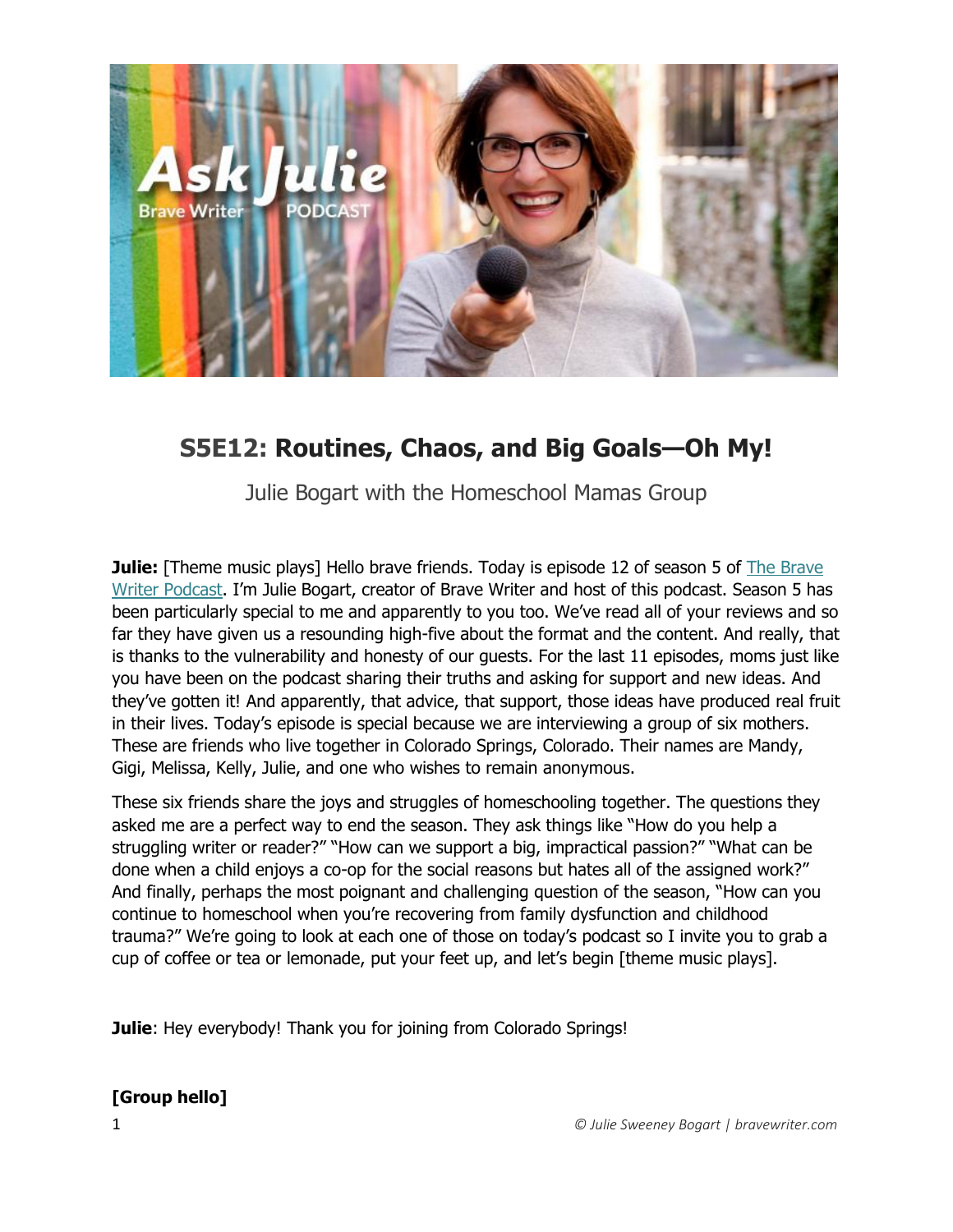**Julie:** Oh my gosh we have an entire group of moms who hang out together, talk about Brave Writer, talk about homeschooling, and are buddies. And when we did our Ask Julie request, they came as a group. My whole team just started laughing. We thought, well now this has got to be fun. Thank you so much you guys for all sitting in one living room, sharing a couch, managing a mic. So fun.

**Mandy:** Julie thank you so much for having us. We are thrilled. You have made such a difference in all of our homeschools, we're so thankful for your work.

**Julie:** Well you are more than welcome and I'm really excited about each of the questions. So what we're going to do is sort of like a rapid fire podcast today. Instead of spending an hour on one question, we're going to spend you know 5 or 10 minutes on each one. Feel free to jump in and argue with me or tell me that something doesn't work. Or even, to help me reframe so that we help you the best way we can. And I know everybody who's listening is going to benefit wildly. Your questions are all great, by the way. So, can each one of you just say hello and your name, just so that we get comfortable with your voices.

**Mandy:** Yes, hello! My name is Mandy Cool.

**Gigi:** Hi! I'm Gigi Orcillo.

**Julie J:** Julie Johnson**.**

**Melissa:** Melisa Bolton.

**Kelly:** Kelly Wellitt.

**Julie:** Perfect! So glad you're all here. Thanks for joining me. So, Mandy. Let's start with you. I have a feeling you were sort of the prime mover around this whole idea, is that right [laughs]?

**Mandy:** You know what? It was actually Gigi! It was Gigi's idea.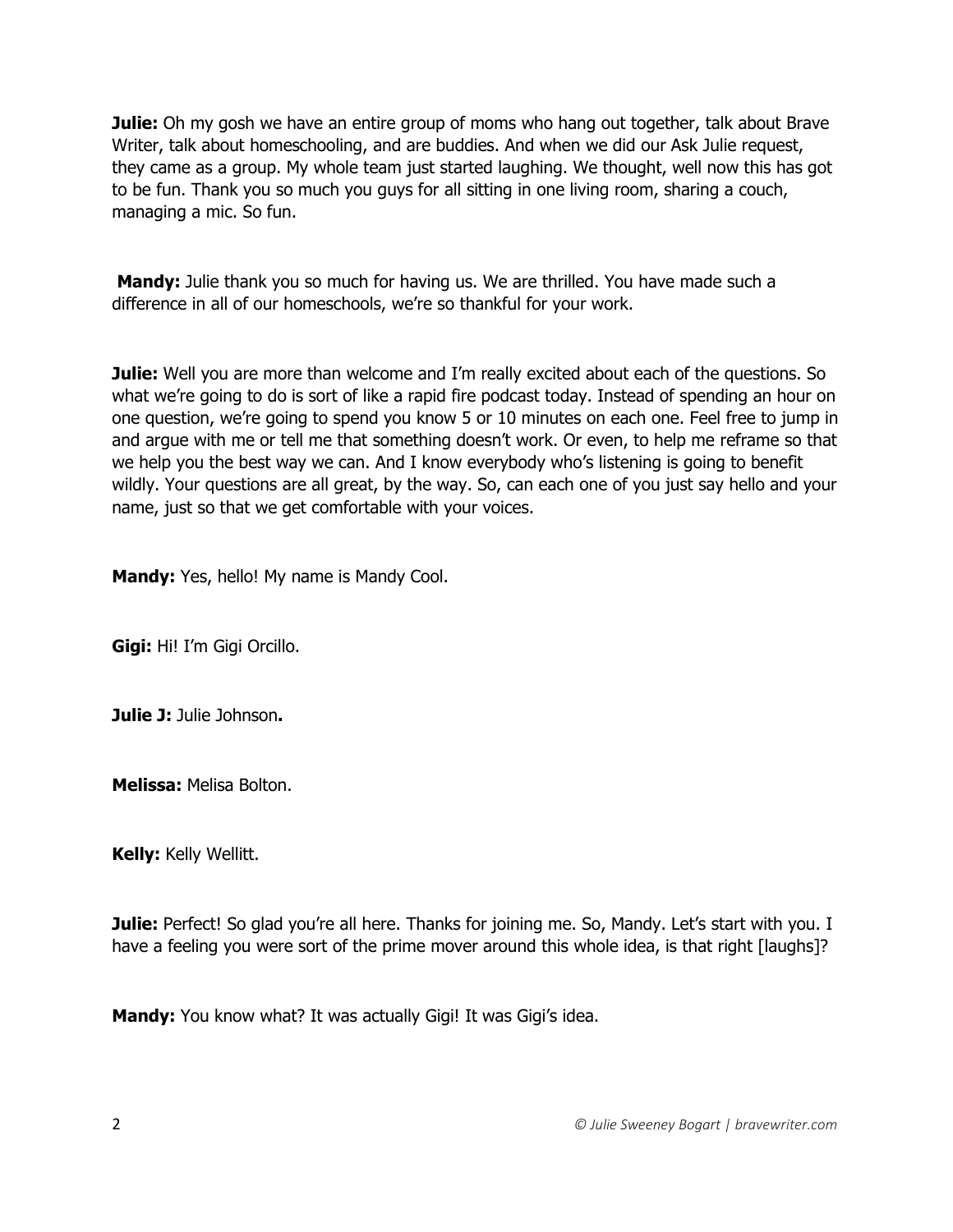**Julie:** Oh my gosh, Gigi, thank you so much. Well we're going to start with Mandy and then we'll get to you. And Mandy! Tell me a little bit about your youngest child. You described that child as an "exuberant extrovert".

**Mandy:** Yes! Little Ian. He's fantastic. He's very athletic. He's very on the go, all the time. He's the friendliest little 7 year old I've ever met. His heart is giant and he's so generous with all of his stuff. He always wants to give away all of his toys to his friends. But I had a hard time getting him to sit still long enough to write. And that's been kind of my big question for you.

**Julie:** Yeah well what a great one to start with because that's my favorite topic [laughs] and the one I know the most about. So let's just dissect a little bit about what you mean by the word writing.

**Mandy:** Okay. I knew you were going to do this to me.

**Julie:** [Laughs] When you say he won't sit down and write, what does that mean to you? What kind of writing are you hoping to see?

**Mandy:** Well, last year, we did some of the jot it down ideas with him and he was fantastic. He loved narrating the fairy tales, that was one of his favorite things that we did last year.

**Julie:** Wonderful.

**Mandy:** When we sit down to do science or history, sometimes I have—I have two older girls who are 11 and 9 and I have them kind of jot down some narrations about what we learned in science or history and I just try to have him do a little of that. An example would be, I had the girls writing maybe a few sentences about Abraham Lincoln and I just wanted him to write his name, Abraham Lincoln, and every letter—it felt like every single letter was just so excruciating for him to actually put the pen to the paper.

**Julie:** And it might be. One of the things that's true about him is that he's 7. And so he's literally at the very, very, very beginning of his writing life. What do you do to work on handwriting with him? How does he practice his letters?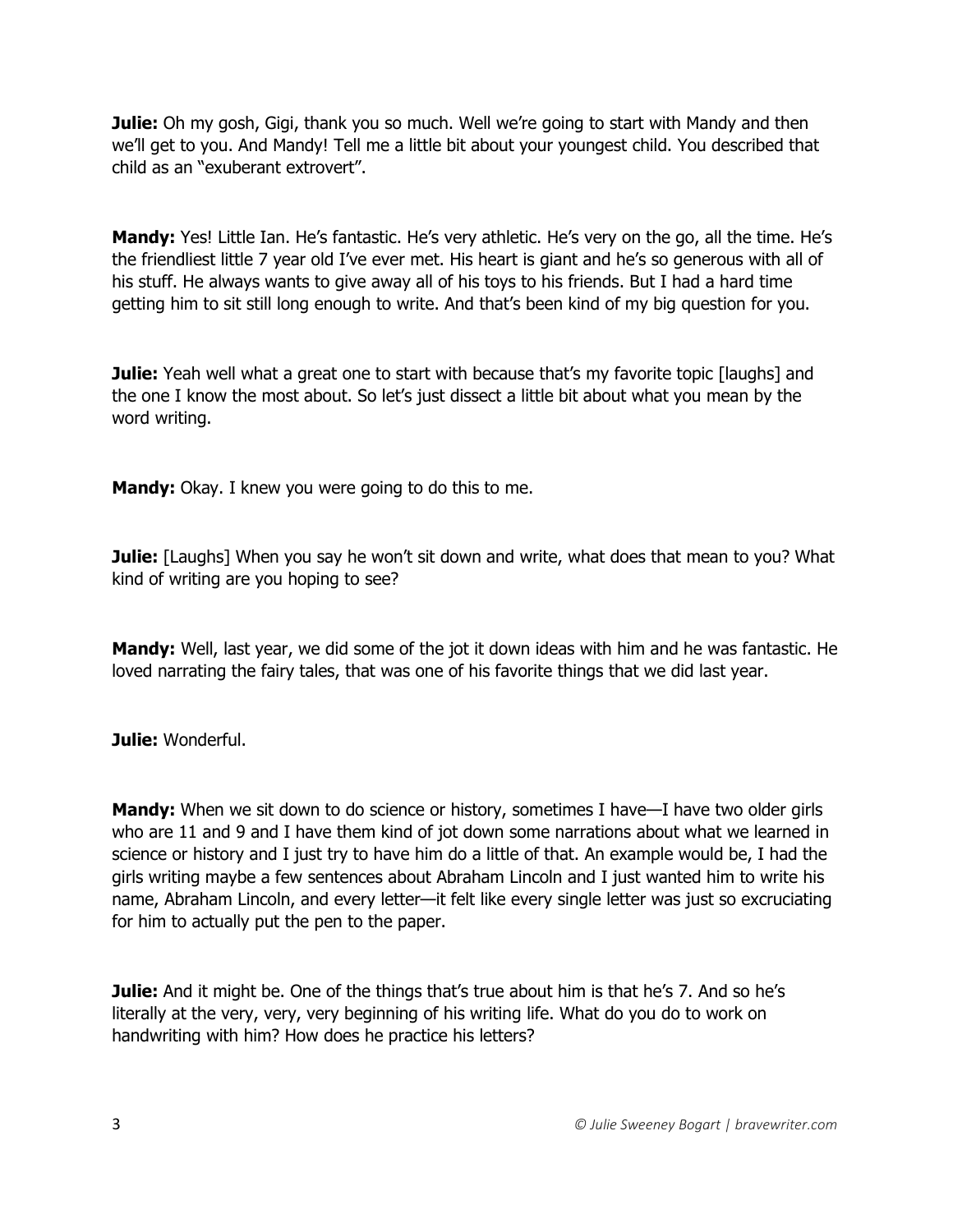**Mandy:** I have one of the *Handwriting Without Tears* books.

**Julie:** Okay.

**Mandy:** That he will use every so often and I also have—have you seen the *Draw, Write, Now* books?

**Julie:** Yes.

**Mandy:** So he'll sketch a little animal. So that's another thing about him, he loves drawing, which is so interesting to me because he will sit forever and work on one of those YouTube art for kids things drawing circles and shapes and turning them into cute little superheroes. And yet, actual letters, feels a lot harder for him it seems like.

**Julie:** And so, at this stage, perhaps the best thing for him is to still be drawing. Where there's some freedom, he isn't scrutinized, he doesn't have to think about what direction the letter 'B' goes. My suggestion for him at this stage is that he go to tracing rather than writing. So if you want him to do Abraham Lincoln, you write it first and he traces over it.

You can also give him some incentives. So you can talk to him about, here's a set of colored pens and when you get to the end of writing Abraham Lincoln, then the next time we do writing, you get to pick a different color. You know? Something that sort of incentivizes that effort. Because for him right now, he's rambunctious, he's active, he's really imaginative. Probably has a very creative mind. And so asking him to do something that's sort of logic based and just effort oriented, doesn't have any pay off creatively, is excruciating.

Not only that, you could do [Jot It Down](https://store.bravewriter.com/collections/writing-projects/products/jot-it-down) for another whole year and even put off all this handwriting and he'd be fine. The writing life starts at 8, and he's 7, so you're actually a year early. It takes 8-18 to become a fluent writer. He can be working on a handwriting book and tracing things for this whole year. You can still be jotting down his amazing, quirky, thoughts and then you could write those out for him to trace.

You could also have him take those same sentences and use a paint brush with water and have him write as many of the letters as he can on the driveway. You could put butcher paper on the wall and ask him to use a marker and write with his whole arm, instead of these tiny motor muscle experiences. We want to get that big body involved because he's 7! And he doesn't have to quite screw it all in yet the way you want him to as he gets to 8, 9, and 10.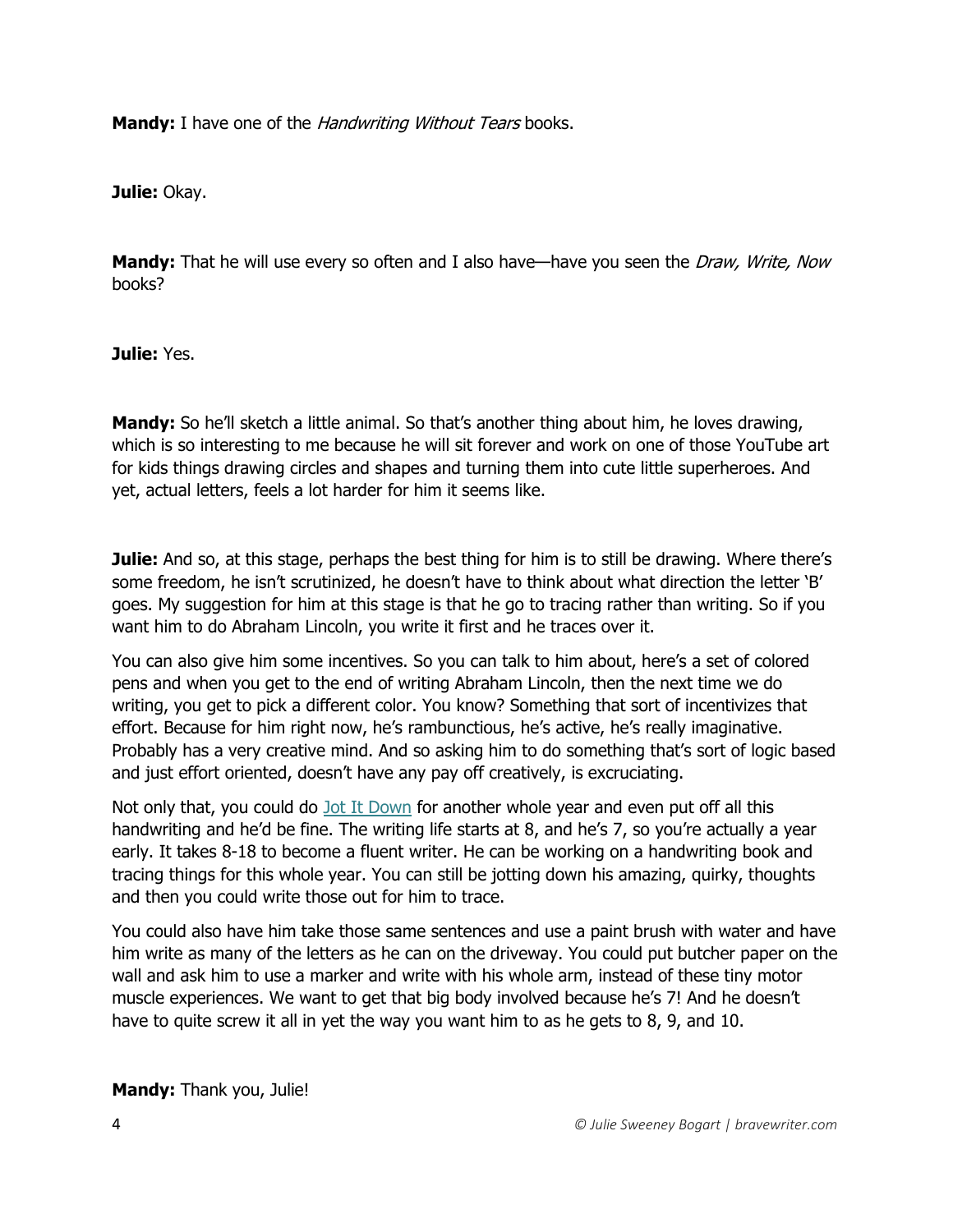**Julie:** Will that help? Can you see that helping?

**Mandy:** That is definitely helping. I feel peace coming into my heart about that. So thank you very much.

**Julie:** You are so welcome. Good! Well that was fun! I love starting with writing.

#### **[All laugh]**

**Mandy:** Awesome!

**Julie:** Alright, Gigi! Let's talk to you now. Say hi!

**Gigi:** Hi! So great to be on here with you. We call you J-B because you're like just a friend in our living room.

**Julie:** Oh that's so wonderful [laughs]. Oh no that's fantastic. So you are a part-time working mom who struggles with just getting the boxes checked, is that right?

**Gigi:** Well, I do. I feel sometimes very distracted because I'm working part-time and it is kind of interspersed throughout my day and I want to be fully present with my kids and I want to do all the fun things that aren't just checking the boxes, like well we did our math today and well we did our science today. I want to also feel free to do all the very rich things and I know that that's something that you have said is the most valuable.

**Julie:** Yeah so we'll start with that and then you had a really good question about co-ops, too, so I want to talk about both. So the first thing, this notion of richness. We tend to treat those activities like dessert. Like if you eat your vegetables, then you get to have a poetry teatime, right? Like that's kind of how we treat it. And what I like to remind parents is the stuff that you know is rich and valuable, takes real time away from the core curriculum. It absolutely does. You cannot invest a whole week, for example, in producing a fabulous comic strip with your child when they're full into it and still get good math time done. So it's triage. You're sitting in the emergency room, your child comes in, and you are making a decision. What gets my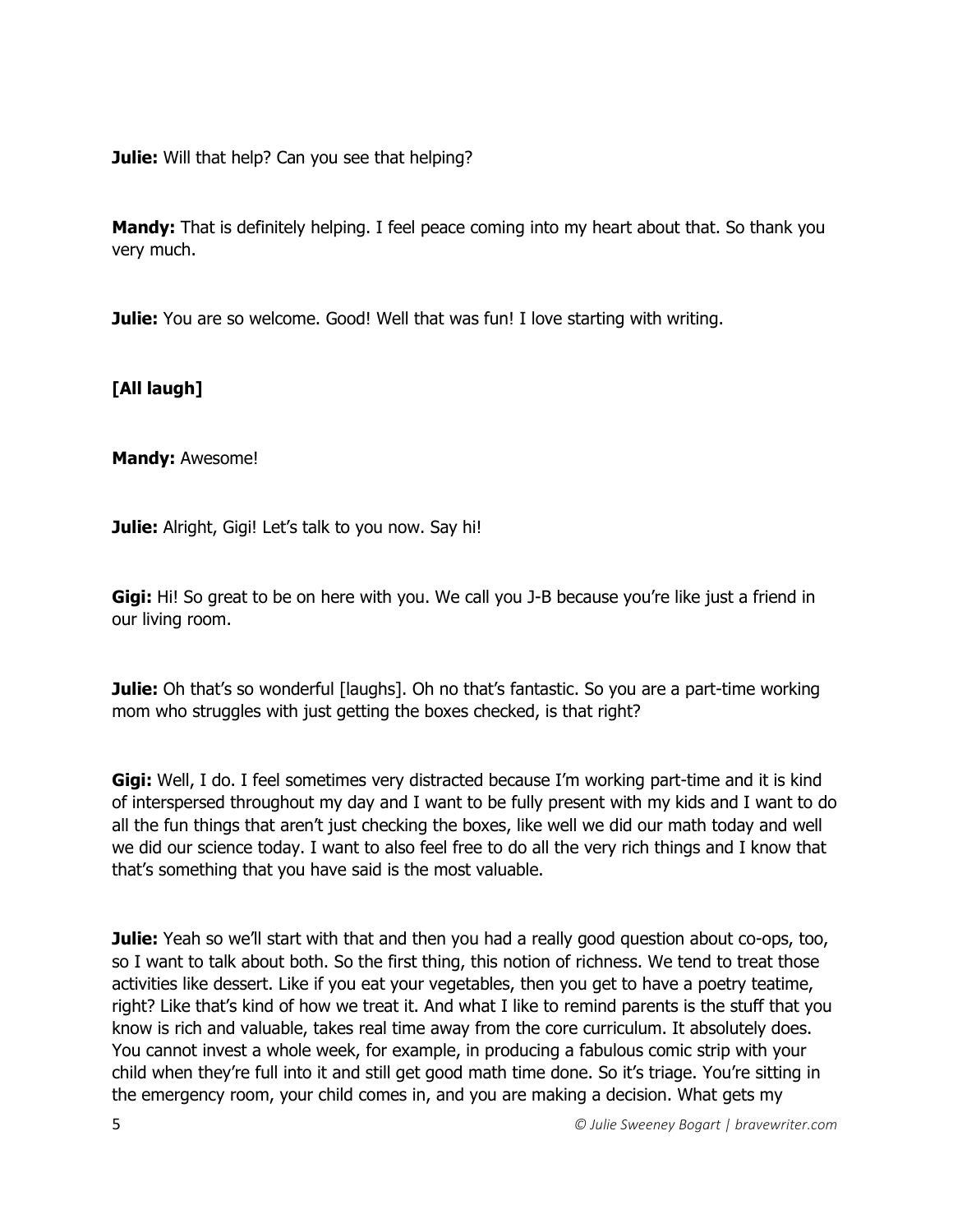attention? What is the most important thing for this day, or this week, or this month, or this season? And part of the way we make that judgement call is to look at the global view of what's going on in our homeschool. Have we just been doing one inspired activity after another and we're really kind of behind on the skill-work? Okay then we're going to take a season where we're really devoted to working on some of those skills. Whether it's phonics or mathematic tables or whatever you consider your skill work.

But in most cases, parents, especially ones like you who like checking boxes, you're kind of good at that. You're good at breaking out the books, starting the day after breakfast. Siting at the table doing your orderly stuff and you keep pushing back the nature journaling. The poetry teatime. The watching a movie and eating popcorn. Because that always feels like it's something you should do after you've eaten your vegetables.

So what I say is just clear out the day from time to time. Just give yourself permission to completely indulge one of those rich experiences and know that the routine of all those other practices will be available to you when it's over. You get to return to it. But it isn't critical to sort of try and get it all done in the same day or even the same week. Sometimes you need to just give yourself over to the things that you know are rich and let the other stuff go temporarily. How does that sound when I say that and have you already tried that?

**Gigi:** What if you do feel like you're falling behind in skill-work? Because I think my inner struggle is I actually would really prefer to just be doing poetry teatime and nature journaling. That's more my style. I'm a very creative person and that's really what I would like to be doing more of. But I think my insecurity but if I spend too much time doing this then they're going to fall behind in math or they're going to—I'm not going to be able to teach them these other things.

**Julie:** Fantastic question. So let's ask you how do you know when you're behind? What tells you you're behind?

**Gigi:** [Laughs] I don't know! My mind, my comparison to other kids that I see. Oh well they're doing multiplication tables. Oh man, we really need to get going.

**Julie:** Tell me about this fantasy family. Is it a real family?

## **[All laugh]**

6 *© Julie Sweeney Bogart | bravewriter.com* Gigi: Oh we have a few fantasy families I look up to. I don't know, I think there are all different styles of homeschooling. There's very academic, there's somewhat of a balance, and then there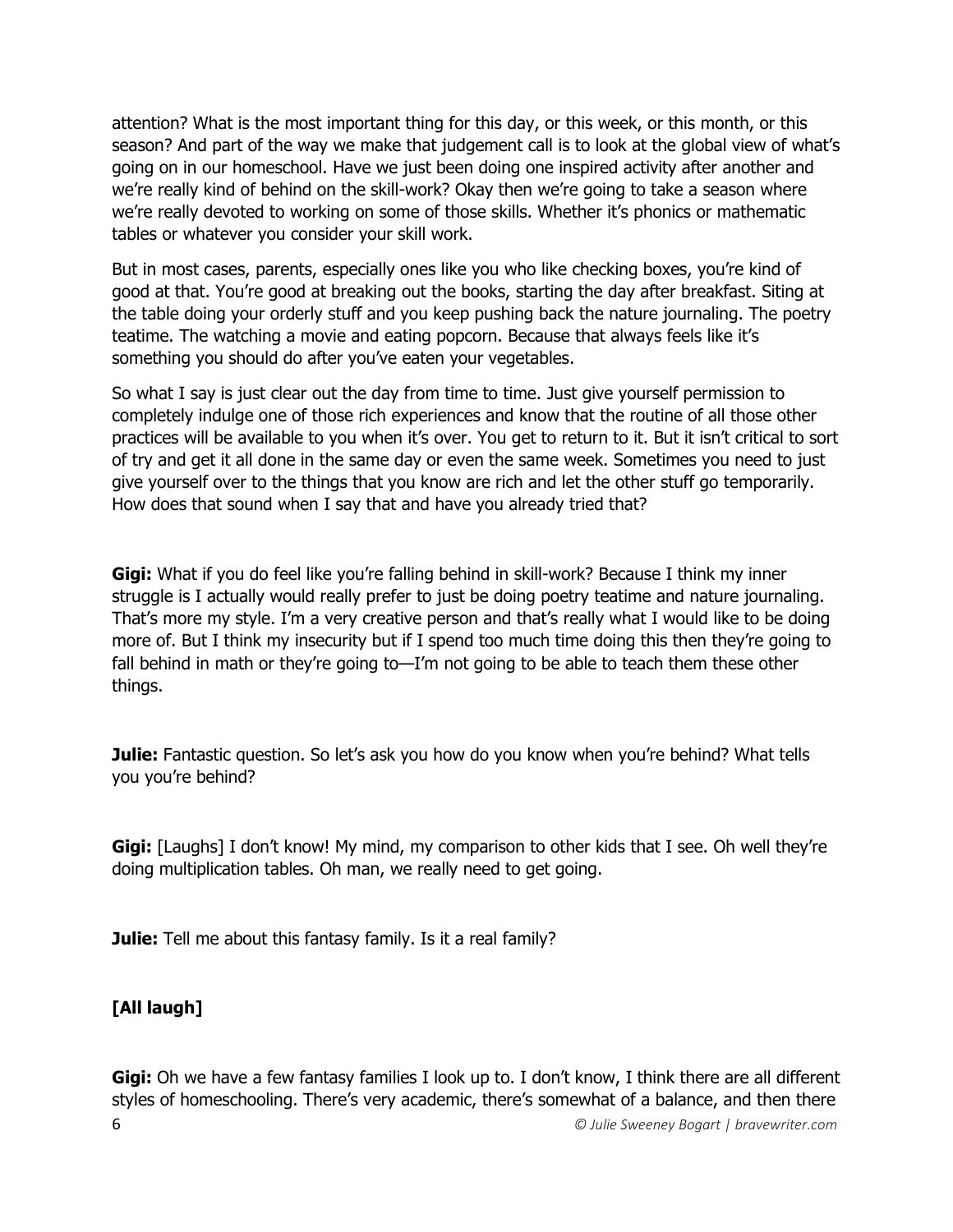are ones that are very much more creative and less skills based. I mean, you have to also have the skills but I think maybe in my mind I look at those other families that are more academic and I think "Oh that's the better way." When in my heart I believe—I believe that the rich stuff is the best way [starts crying].

#### **Julie:** Oh, oh.

**Gigi:** And I don't want to choose. It's just an inner struggle of I don't want my child to struggle when they're in high school. We do do this co-op where they are in classes with other kids their same grade, the same age. So I know in my mind—we're homeschooling! So it doesn't really matter if we're behind in math or we're behind in reading or whatever thing. Except I don't want them to feel—you know, go to school and say "oh my friends are all doing multiplication and I'm not." So in one sense, it's my own insecurity but I also don't want my children to feel insecure about where they are.

**Julie:** Totally valid. Totally valid, by the way. Everything you're feeling is dead on and we can't just wash it away by saying don't worry. "Don't worry" never works because we worry and if someone doesn't give you a measureable goal, then you live with a vague insecurity.

The biggest problem for homeschool parents is that they want a rich life but they feel pressure to meet an abstract goal called progress, grade levels, scope and sequence, what my neighbor is doing. And instead of looking at their own children and figuring out how I can measure their progress, they have this vague sense of always being behind. So what we want to fix is the vague. It's not about being behind or being ahead or reassuring you that you love your kids so that's okay or being behind is fine. Frankly, I don't like the feeling of being quote unquote behind. If I'm in a group of people and everyone looks like they're reading and I don't know how to read, that's going to feel insecure producing unless I know without a doubt that I'm making progress and I know the progress I'm making is meaningful.

So what we want to do for you and for your kids to help you with the burden that that is. Because look at you! You got emotional about this, this is not something we wash away with Julie reassuring you. This is something we actually have to address. What we do in our coaching community, [The Homeschool Alliance,](https://bravewriter.com/homeschool-alliance) is we do two practices. We write a monthly narrative sketch and then we also keep something I call a Scatterbook. In the Scatterbook we take notes on our children, we make goals, we write lists of books we're reading, we keep educational quotes in front of us. And then once a month, we write a narrative of a full day where we write down everything we did and what the child is learning and we do that every month so that when you're in September, you write one thing and in December, when you're writing again, you can look back and see has there been measurable progress? Can I see improvement, growth, in my child on any given subject area. That's right. And we do it based on growth, not grades. We do it based on observation, not evaluation. Because our goal isn't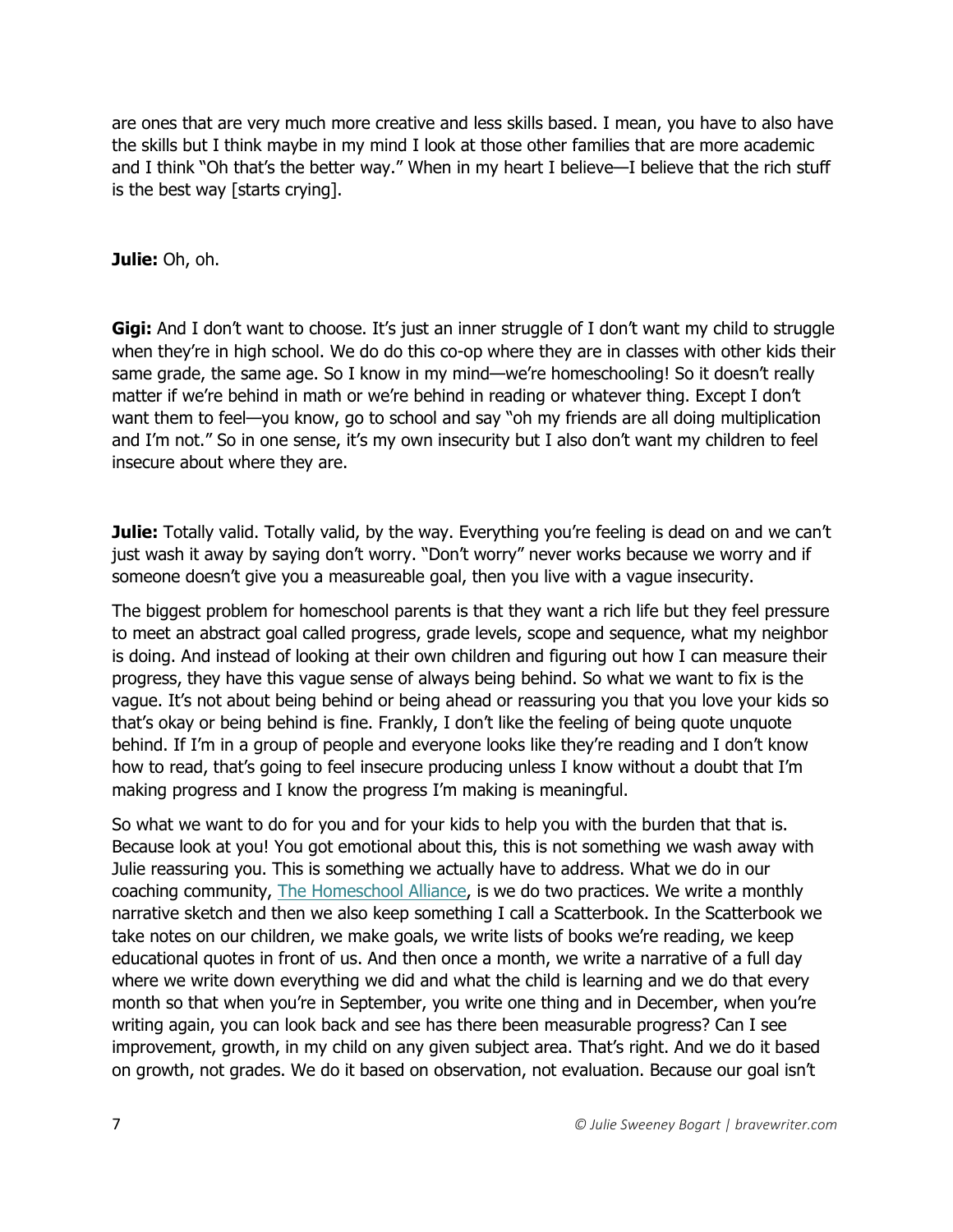necessarily to hit a mark, it's to know that our child is actually developing and we're able to see it and measure it.

Measurement is the hardest thing in homeschool. We have multiple ages, multiple kids. But we don't have a full classroom like 30 4<sup>th</sup> graders. So we don't know how to compare them meaningfully and so we are always tempted to compare to the family that does the thing we don't do well. So if you're not creative, then the creative family is really attractive. If you're very creative, then the academic family is really attractive. But what we're looking for is can I see that my child went from not handwriting to handwriting, to taking the pencil out of my hand? My child went from knowing how to do addition and subtraction, finally started to break through on multiplication tables. And it's okay to have goals! We want our kids to grow.

So, when we get back then to your notion about let's say poetry teatime and nature journaling but you want to make sure you quote "don't fall behind in math." The place you have to start is: what does math progress look like for this child? And I usually recommend starting by looking in June, pretend like it's June. Right now we're starting the fall of 2018 so pretend it's June 2019. What would you hope your child had accomplished by then?

**Gigi:** Right.

**Julie:** And once you have that in place, now, you can sort of examine. Now you can modify that end goal but if you don't have an end goal, it's going to be difficult for you in January to know if you're anywhere near it. So if you think, well, I've looked at scope and sequences for 3<sup>rd</sup> graders and most of them know their times tables and my daughter, right now, in the fall of 2018 isn't that comfortable with adding, then you have to ask yourself: how do we get there? What does that look like? And you want to collaborate with your child. You want them to have some skin in the game. It can't just be pressure from mother. We've got to look at ways to make that an attractive goal.

I remember when Johannah, my second child, was about 9 or 10. We were working on multiplication and I was on some email list where they talked about making times tables real. So what they said was use seashells—I lived in California—so that was a really easy idea for me. I had toddlers and babies so I gave her a jar of seashells and I said "Do your 2s for times tables using seashells." And then I went and nursed a baby and changed a diaper and I came back and she had done a beautiful job of drawing the shape of the number 2 and then an X and then another number 2 and then the equal sign and then the number 4 in seashells. That was not what I had in mind! I thought she was going to do some regrouping. You know, here's two sets of three, here's two sets of four. And I realized right in that moment, she fundamentally didn't understand times tables but she was really artistic, right? She was good at drawing and handwriting. And so that's when I knew, oh we could even be doing the workbook pages right now and she might even get the 2s right but she didn't understand times tables.

So that's the kind of thing I'm talking about. That's what homeschooling is. Homeschooling isn't getting through the book, it's doing the detective to help your child make progress that you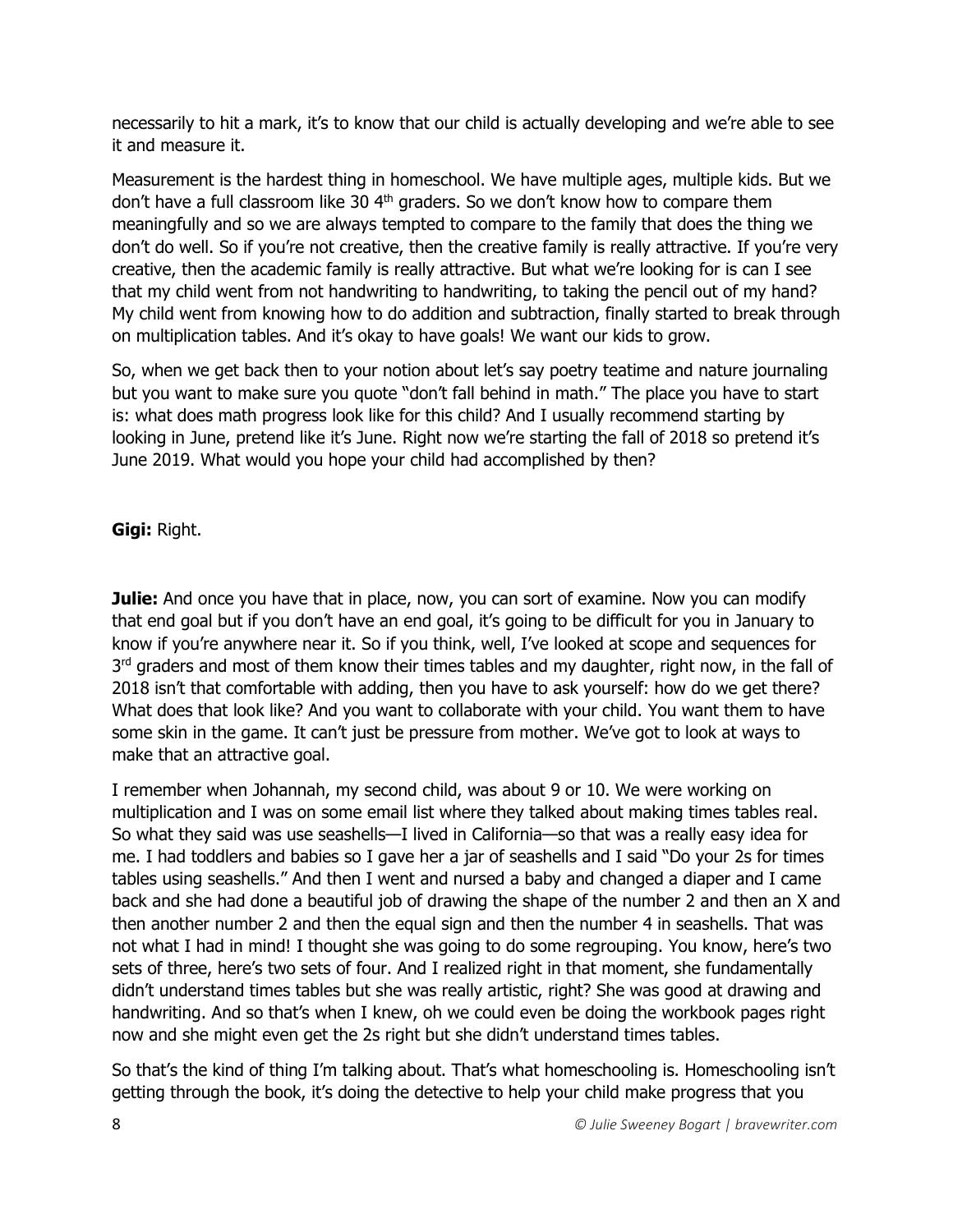yourself can measure. And if you can measure it, you'll start to feel more comfortable. Does that make sense?

**Gigi:** It totally does. I love that. And I'm going to start a scatterbook, I think that is just such a fun idea to see how they're progressing. So thank you!

**Julie:** Fantastic. So then the second part of your question was this charter school that meets one day a week and they love the social work but your kids don't enjoy the writing, is that correct?

**Gigi:** Yes. So they do IEW and it's not even necessarily the writing—well, sometimes it's the writing and sometimes it's the reading and it's just the fact that I want them to enjoy the things that they're doing—especially reading, I want them to enjoy reading. So up until now, I've kind of not really pushed them to read hard things that they don't really want to read, I've just said "oh you want to read that? Okay, that's great!" As long as it's year appropriate. And so you know they're in this school that now are reading some books that maybe are a little bit above their level or they have the dialects that are a little bit hard for beginning readers to understand. And so it's frustrating and they want to say "I don't really want to read this, can you just read it to me?" And in one sense, I want to just say okay I'll just read it to you and as long as you're getting the information that's great and then they do their little write-up on it.

Or, on the other hand, I want to say well, life isn't just about doing easy things and the things that you want to do. If they were in traditional school they would be given assignments that they didn't always want to do. So I want to also say well sometimes you have to do assignments that you don't want to do, so you need to read it yourself and maybe I'll read one page and they'll read the other page or something like that or I just help them with the harder words or something like that.

**Julie:** Alright, so let's go back. Did you give birth to any of these kids or are they adopted?

**Gigi:** I gave birth to all of them.

**Julie:** Alright, so if you when you were in labor, if your husband had said, "Look, hard things. I mean labor is hard. Everybody's done it. You just need to get in there and have this baby." Would that have worked for you?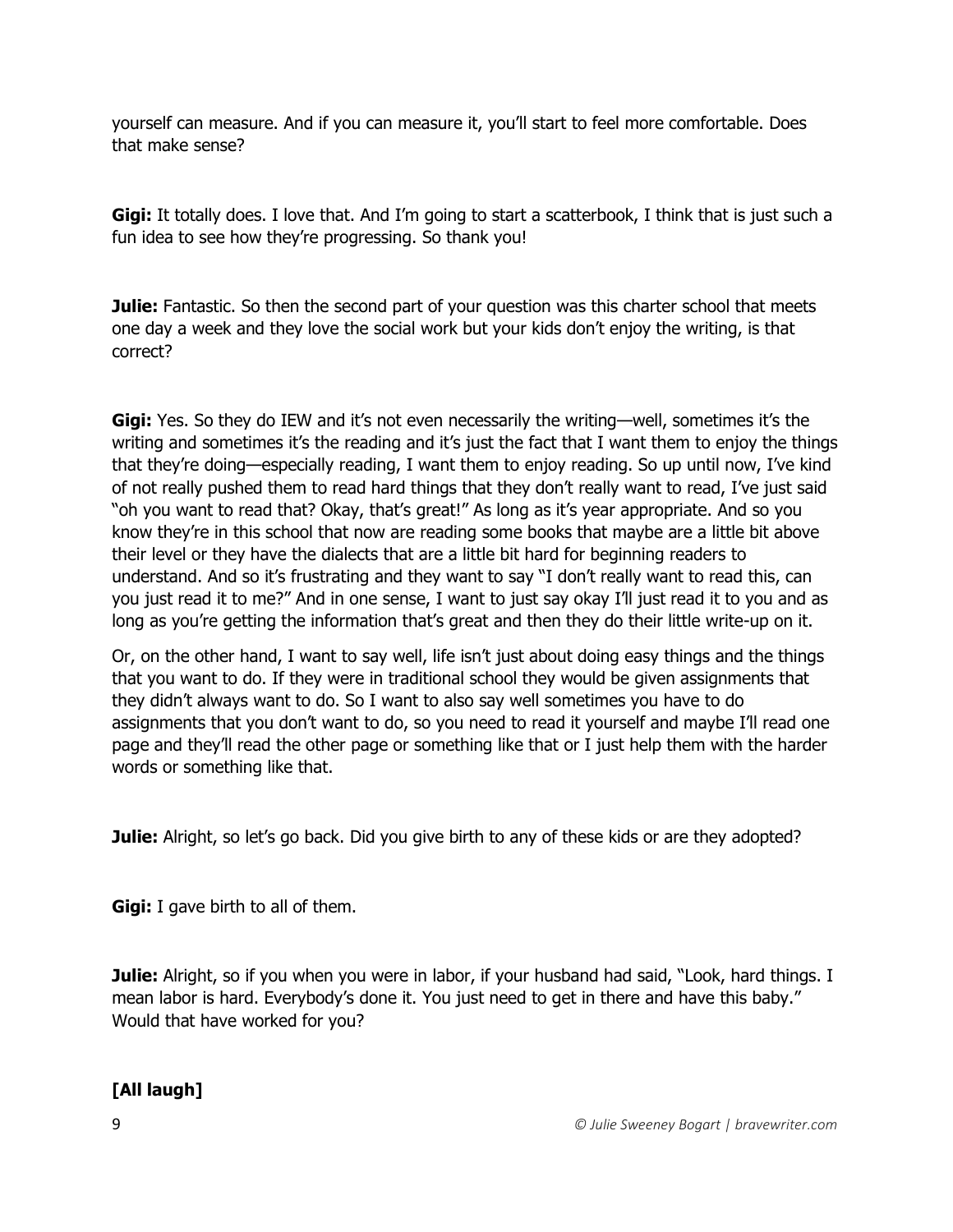**Gigi:** [Laughs] It wouldn't have worked for him!

**Julie:** [Laughs] So I really do not like the way we talk about hard things. Hard things are hard! They're hard. So let's not talk about it like our children owe us effort just because they're going to encounter hard things later. Most of us when we face hard things we're looking for support immediately. We're looking for help, incentives. Somebody to sweeten the deal.

Like when I was training for a marathon, all I could think about was cherry Life Safers and blue Gatorade at the breaks. Like that's how you get through 10 miles. You don't get through 10 miles because somebody says well you know marathoning's hard. You chose this. That doesn't get me there!

What we want to do is talk to our children like okay so you get a social benefit from co-op. This style of writing isn't always what we do at home, it's not even my favorite kind. There might be things we can learn from it. There are books, they're asking you to read. These aren't necessarily the books I would choose or you would choose. What can we do to ease the pain? What can we do to make this less painful for you? How much effort can you give me? Ask them! Help them face the challenge, as opposed to you shaming them into it. Do you see the difference?

And so I love your idea. I think partnership reading's the way to go. I think you read a page, they read a page. And you do that the whole way until they're sick of hearing you read it. I'd make brownies or cookies. I would sweeten the deal. I would make this as un-painful as possible. And in fact, one of the things I recommend about co-ops anyway: you are still the homeschooling parent. So if you don't like an assignment or a book or think one of the writing ideas doesn't work, you get to say you can skip that one. The co-op teacher does not determine the homework. The parent at home does. That's why you homeschool.

**Gigi:** Alright!

**Mandy:** Mic drop!

## **[All laugh]**

**Julie:** [Laughs] Good! Alright Gigi! We're going to move on to Melissa! Melissa can you say hi!

**Melissa:** Hi! I am here! Hi Julie!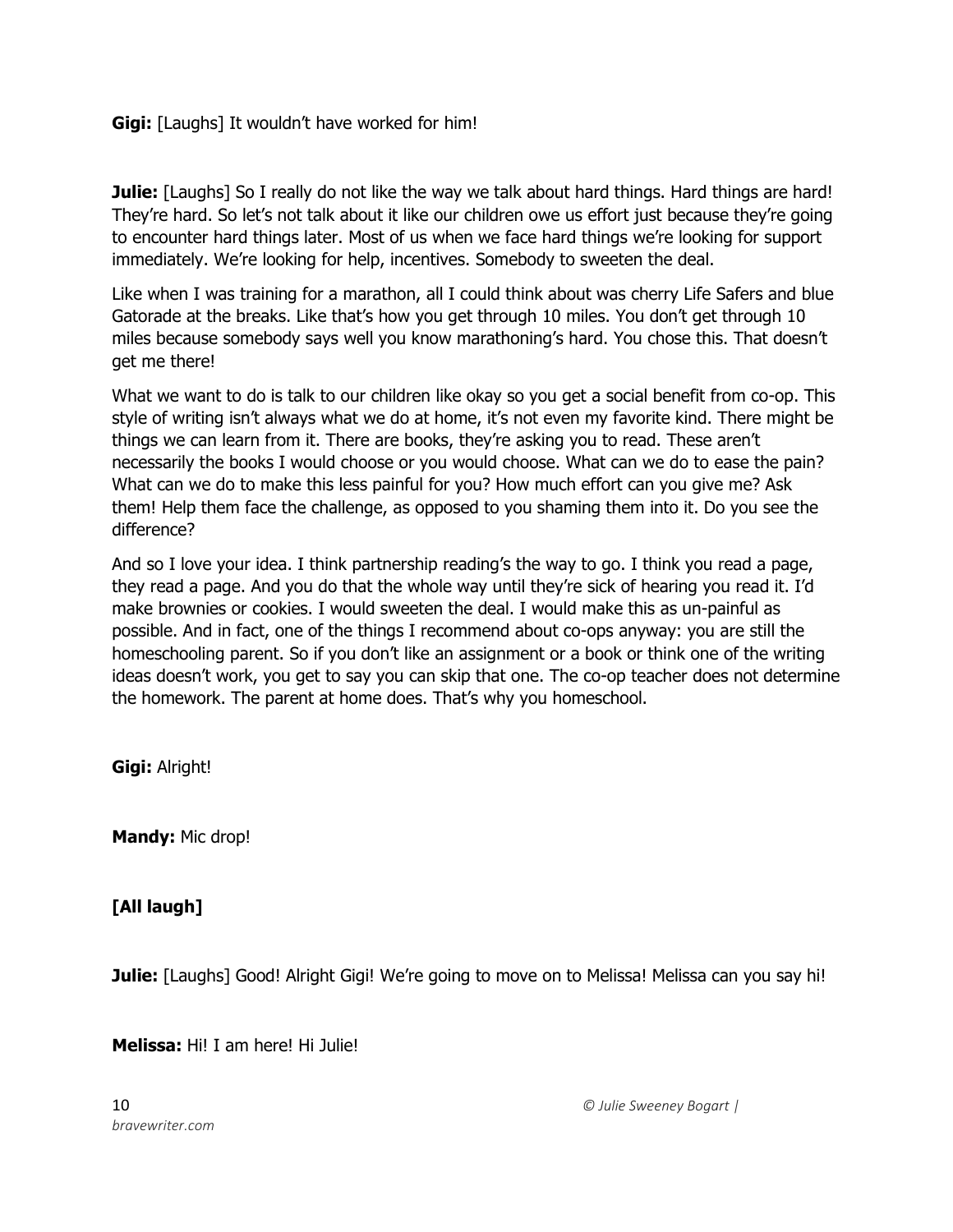**Julie:** Hi Melissa! So good to meet you.

**Melissa:** Good to meet you as well!

**Julie:** So it sounds like you're trying to handle homeschooling with a pretty big challenge. Want to tell us about it?

**Melissa:** Well we just had a baby back in January and we love him, he is wonderful. But he's been really hard. So that has just really, really changed our life [laughs], our homeschool life especially.

**Julie:** Your kids are still little. Can you tell us the ages of all your kids?

**Melissa:** Yes! My oldest is 8 and then I have an almost 5 year old and then our little guy is 7 months old.

**Julie:** Yeah and it just keeps being hard, doesn't it? You've got a toddler-ish person, 5 year old little person and a baby. So what have you done to help yourself so far? How are you coping? How are you surviving this season?

**Melissa:** How am I surviving? Well my husband's wonderful [laughs].

**Julie:** Oh lucky you! That's awesome.

**Melissa:** Yes, yes that is huge. We're really Julie just kind of every day just flying by the seat of our pants and trying to get in what we can get in. Lots of cuddles and reading and our kids are playing a ton, which is of course such a gift that they have the time and space to do that. My friends—these girls sitting around me—they're amazing. They have encouraged me and supported me. Kind of like what Gigi was saying, I think I worry about not doing enough, for my big kids because my little one requires so much of my time and attention.

**Julie:** Okay good.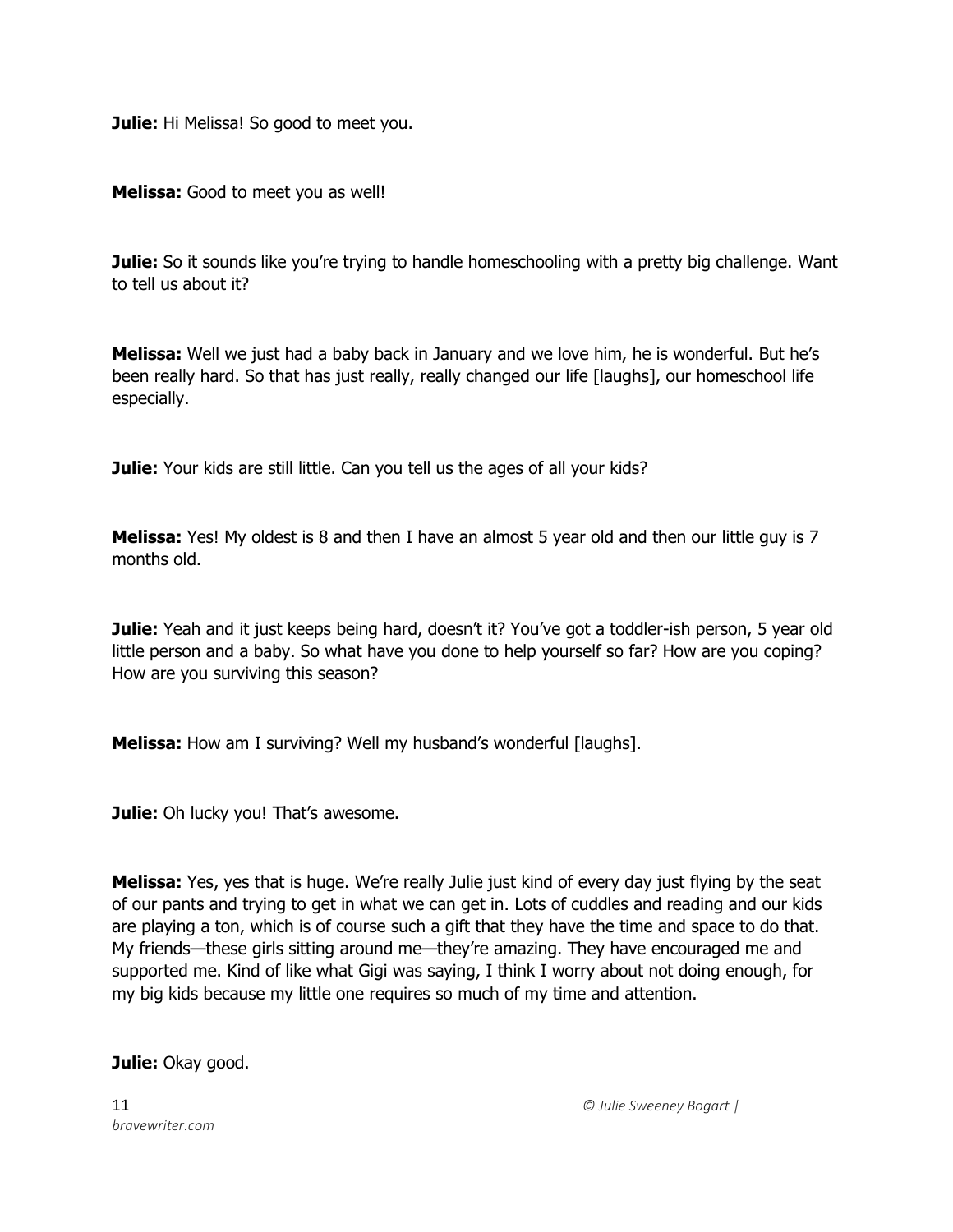**Melissa:** And I want to think well this is just a little phase but really the reality is this could be years [laughs].

**Julie:** Oh it absolutely could. Especially if you keep having babies! I had five so it went on for a long time where you have people underfoot. One of the things that I first want to say just to reassure you is that you don't have to have a great homeschool to learn. You can have just a pretty good one. You can actually live in this sort of semi-state of chaos and still, learning is going to happen. In fact, you could put away all the workbooks and you could just read books and count things and talk to your 8 year old and that child would probably go up a grade level next year. Here's what's crazy: everything you're trying to teach between 5 and about 11 or 12, before junior high, can be taught in one year of junior high.

**Melissa:** Thank you for that!

**Julie:** Not kidding. Now, they may have the sensation like Gigi was talking about of being behind. And we don't want them to feel shame and embarrassment. "My mom just ignored me for eight years, twelve years and said I'll get it when I'm 12, we'll start then." But what I'm saying is there is so much more work associated with teaching during these younger years because they really don't have all of the mental tools yet. In junior high, all of that stuff will come rushing in like a flood because their brains are more developed, they have more experience speaking. They have more experience with language and numbers and all of the features that you want them to learn. So right now, going slow to go fast is totally fine.

Secondly, when I think about your experience of workbooks versus non-workbooks, there is an organization called SCALE—Student Coalition for blah blah blah, I can't even remember what all the letters stand for [laughs] we'll put it in the show notes. But they've done research that shows focused attention in children is age plus one minute. So your 8 year old can only give you nine good minutes at a time. So what I want you to plan for are nine good minutes, once or twice  $o \mid r$  three times a day.

**Melissa:** I can do that!

**Julie:** Yeah! Doesn't that start to free you up so you don't start thinking gosh we didn't do two solid hours at the table because the toddler or the baby get crawling all over me or knocked over the milk?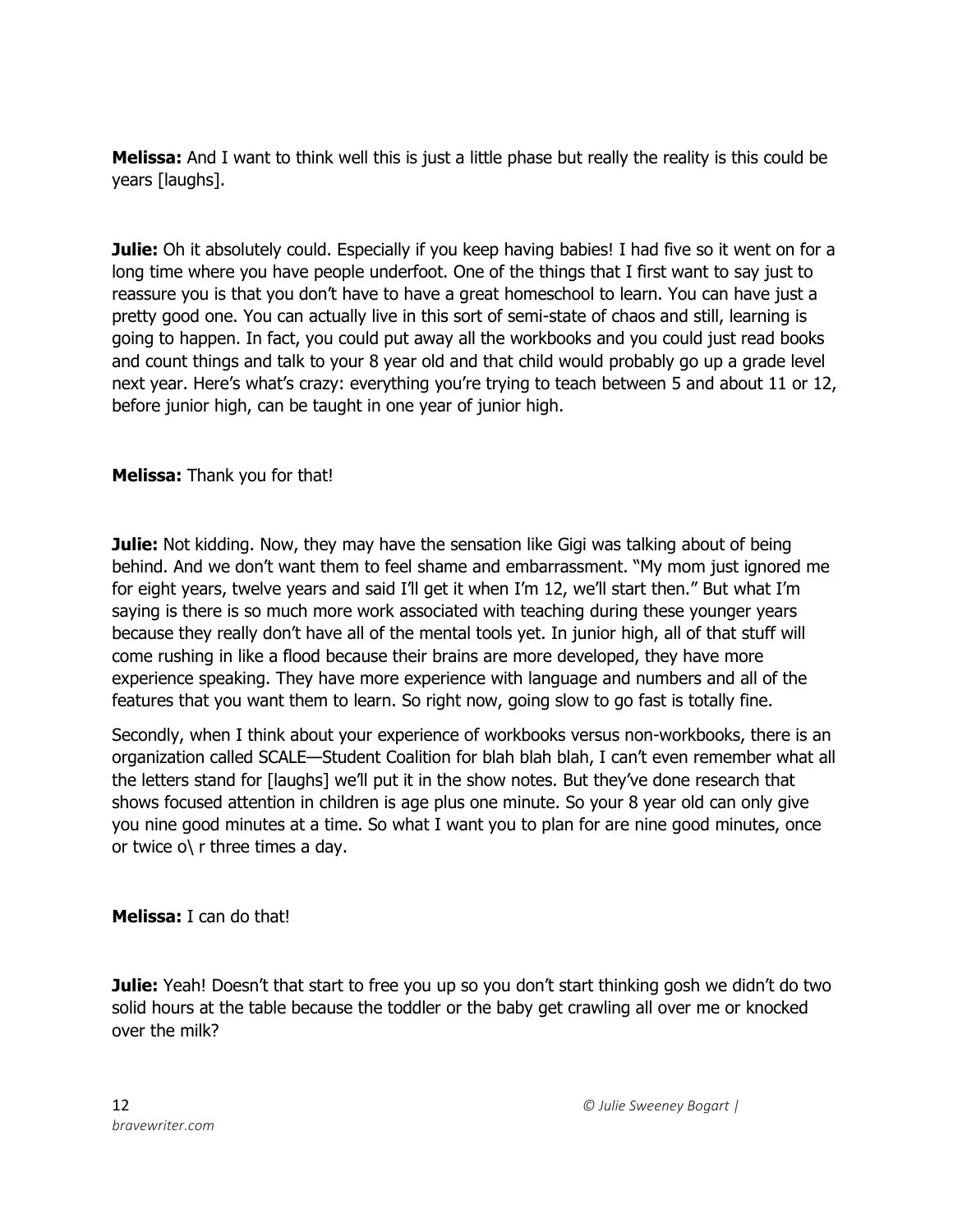**Melissa:** Right! I can do nine minutes.

**Julie:** That's right. So nine minutes of math. Nine minutes of phonics. Nine minutes of your 8 year old trying to read to you. Right? Do those sort of interspersed throughout the day. Anything that you want more devoted attention to like building fairy twig houses with glue guns, well that has to happen when that baby's asleep. Or on the weekends. Or at night. I like to remind parents that homeschooling is at home so there's no end of the day bell. You've got other hours of the day, you've got weekends. So if something is a big project you want to do with this 8 year old and you cannot handle the baby, that's when your wonderful husband takes over for the other two and you get some one on one time.

**Melissa:** Okay. Julie thank you so much!

**Julie:** You're welcome! I hope that works. Kelly, let's move to you!

**Kelly:** Hi! Thank you so much for letting us come on as a group, it's so much fun.

**Julie:** This is super fun. I love this version of the podcast. So thanks for doing it! Kelly tell us about your kids.

**Kelly:** I have two kids, a boy and a girl and they are 8 and 5 right now. They are very imaginative and creative. My son wakes up, he's an 8 year old, with ideas every morning. He has something he wants to build. Right now he's making his own pocket knife out of tin can lids. He handled it [laughs] it's exciting. They both just have so many ideas and things that they want to do. And when he was a little tiny boy and he would come to me, he would want to build a helicopter, I knew he did not want the Pinterest project that you did with a button and some Popsicle sticks. He wanted a helicopter that he could climb in and fly, this was not a craft, this was an engineering project. And I would get so frustrated because I knew that I couldn't help him actually accomplish that thing that I knew he wanted and I don't think I had yes learned in my parenting journey that it's okay to disappoint your kids and I think I'm still working on that. But I couldn't actually help him make a helicopter that flew, but I'm learning that he had so many ideas that we can't, there's no way or even with my help that we could actually accomplish them all in a day, whether we did math or anything else or not! So it's okay to let some of his ideas lie dormant and maybe as an adult he will be building helicopters, I don't know.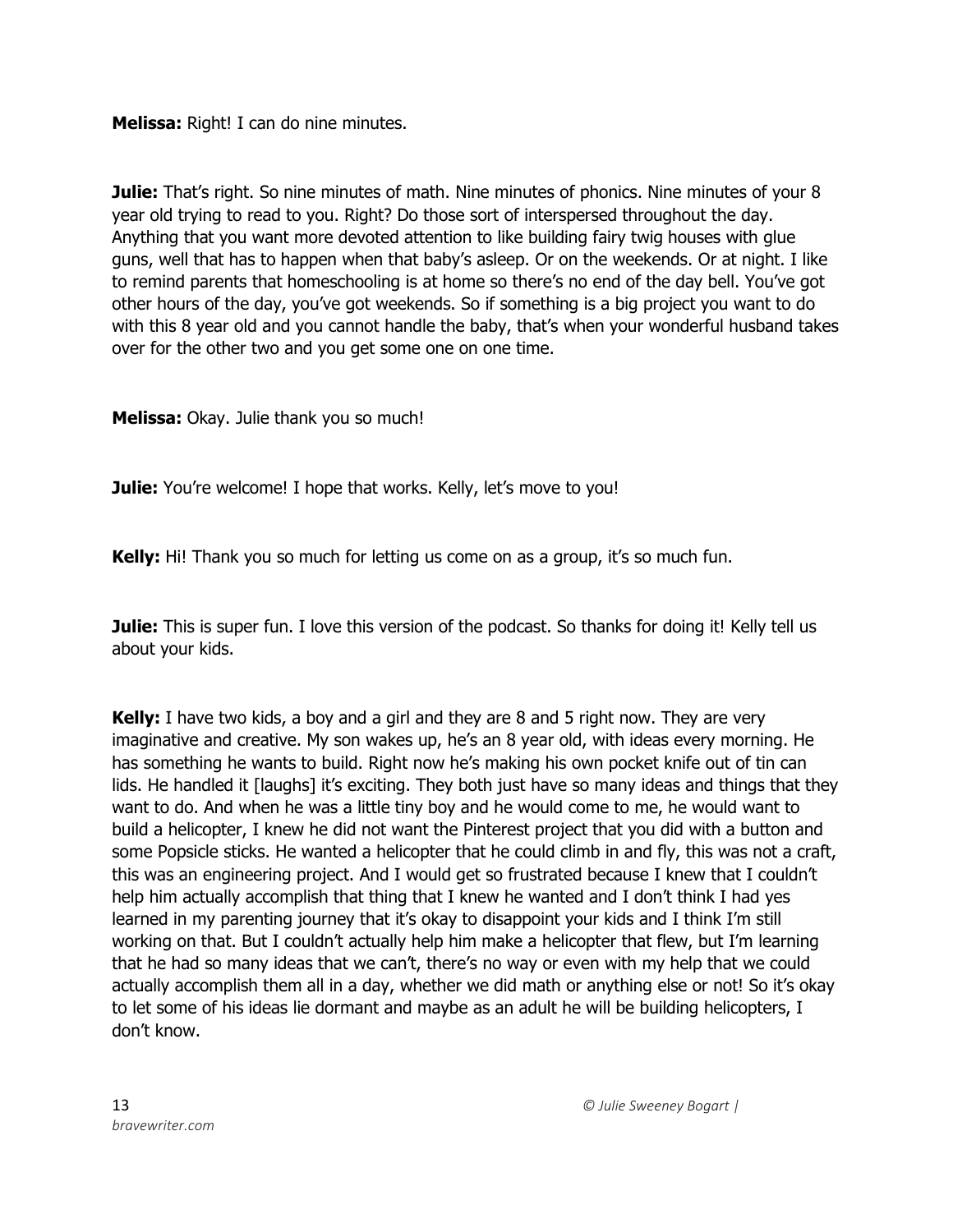**Julie:** Yeah so one of the things I love to suggest when a child brings you a project that's either messy, inconvenient, dangerous, or too big is to give them part of it—to give them the wish. So he wants to build a helicopter. You live in Colorado Springs, go see helicopters at the Airforce Academy if you can. Go see them. If you have the courage, take a ride in one. If you can get a remote control helicopter, the kind that you buy online, buy one. Start to help him experience a piece of it.

Children want to already know how to do things. They don't know about process. So they'll say something to you like "I want to be a Broadway star," well what they mean is "I want to act." But right now he says he wants to build a helicopter, he wants to either be near helicopters or he wants to near something that flies or he wants to build something, you know? So we want to start giving him opportunities to sort of get adjacent to this big idea and not put it off too long.

For most kids, their curiosity is short-lived. Occasionally they'll lock in and they'll be into helicopters for the rest of their lives, but a lot of kids it's actually a passing curiosity but they express it in this massive language because that's what's the most interesting feature is building the helicopter, not just talking about helicopters. Right?

**Kelly:** Yeah, that makes sense.

**Julie:** Yes exactly so your son is one of these very hands-on kids and I know that you mentioned that sometimes there are things that you would love for him to participate in that aren't his idea so then the balance is give him the thing that he wants, give him as much of it as you can handle, give it to him even in a fantasy. "Gosh wouldn't it be amazing if you could build helicopters, tell me more about what you would do if you built one. How would you build one? How would you even go about it?" And help him start verbalizing it and expressing it because you may find the adjacent thing through conversation.

And then the second way, the second thing that I absolutely think is imperative here is less talking from you about what you want him to do and more doing. So for instance, you were talking about doing a salt painting with your kids. Just start doing it. Get up in the morning, make your coffee, get to the table and start doing the painting. No words! If they want to join, they will join. There is nothing more seductive than a parent doing a cool art project without inviting the children [laughs].

**Kelly:** So what you're telling me is I need to give up some control [laughs].

**Julie:** [Laughs] oh did we hit on that theme?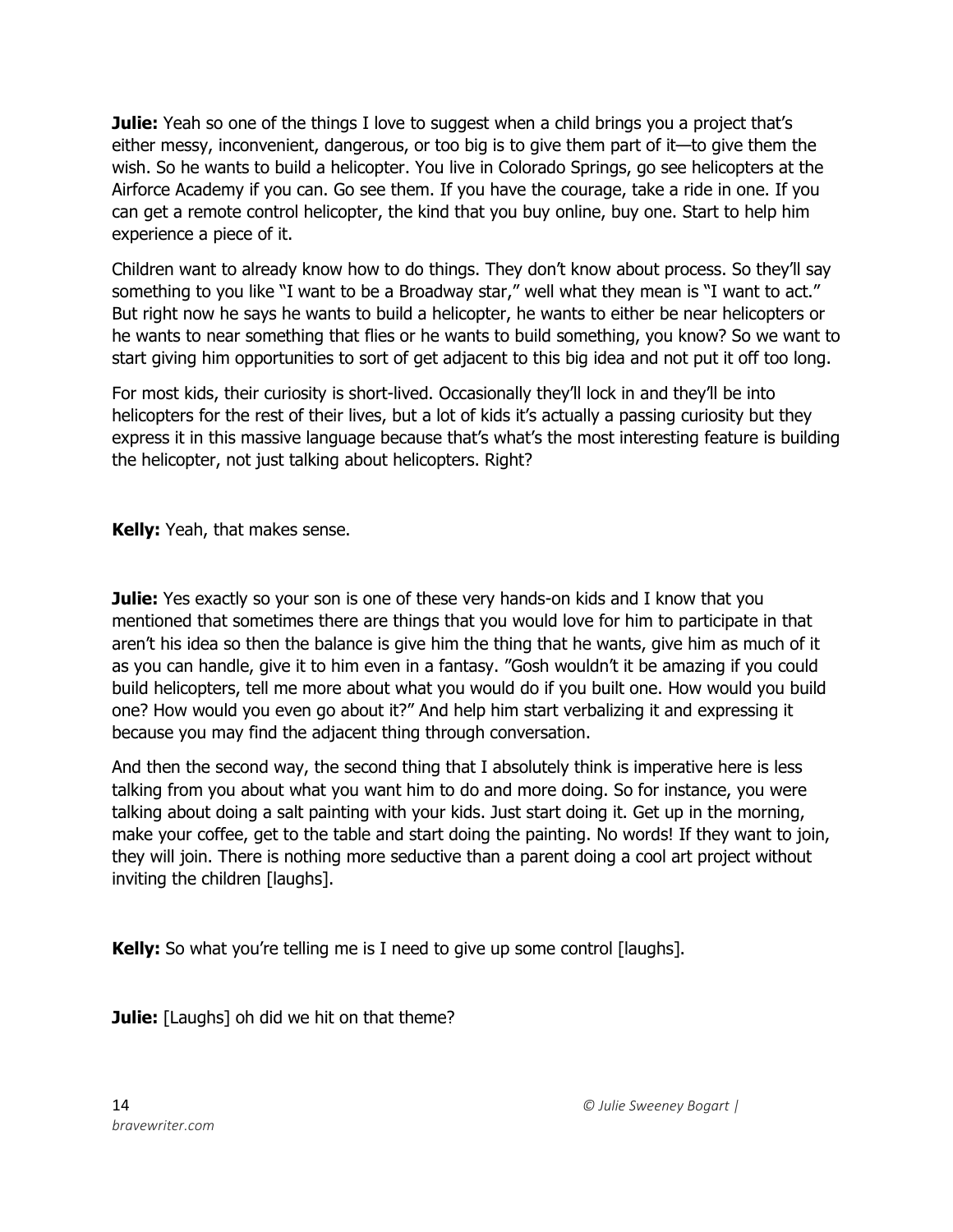**Kelly:** It'll take some more practice [laughs].

**Julie:** Absolutely. And the thing of it is: we're all such talkers. I was just having this conversation with my mom the other day and I had been speaking at a conference where I said "Less talking. More action." And my mom came up to me after it was over and she says "Oh my gosh, Julie, I was so that mother. 'Come to this table, I have a fun project for you. Let's do this, it will be fun.'" And you know, there is nothing that turns off a child more than the promise of fun. It's like they want to prove you wrong instantly.

**Kelly:** Oh that's so true.

**Julie:** And yet! If an adult is using a hot glue gun or a knife or a power tool, what child doesn't want in on that action? You know! They want the danger, they want the mystery, they want the risk. So if you live these things in front of your child, they are so much more likely to say "Hey what are you doing?" "Hey can I have my own paintbrush? Can I have my own power drill?" You know?

**Kelly:** And talk me through what happens when I'm doing that and then the child does not choose to engage in something new but instead retreats to the Redwall book that is dog-eared and has been read for the  $10<sup>th</sup>$  time.

**Julie:** So that sounds awesome to me. I would love your child to read *Redwall* at least 10 times. Tell me how long you think it would be likely that a child wouldn't join you. Would it go on—are you imagining when you say that to me, this child will never join in for the rest of the child's life? Are you worried that the child just won't join in that day? What is your fear?

**Kelly:** That's a good question.

**Julie:** How long have you tested this theory, in other words?

**Kelly:** I could definitely see it happening for at least a day. I don't know—I haven't tested it beyond that because I used to use words and I say "You will come to the table, we're going to do this fun thing."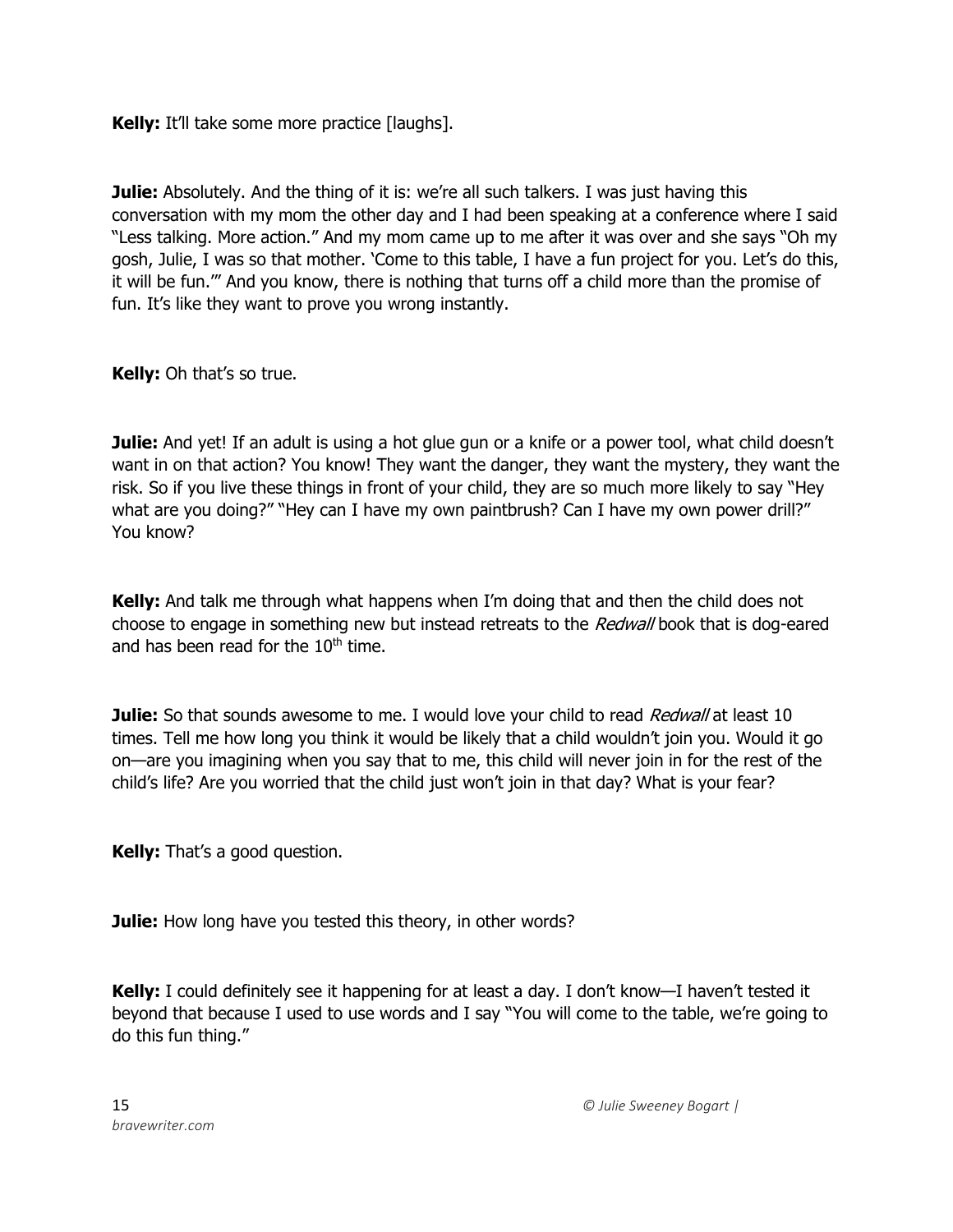**Julie:** So what if we give it a year. Like write this calendar date down and then you live this way for a year and then you can put a reminder on your calendar and then just email me and say whether it worked. I mean I want to give you a lot of time because here's the thing, your child doesn't trust you right now. Your child is about to resist because the child is proving to you he will not be coerced. So as long as he thinks coercion is the goal, he's going to fight you. So we don't know how long this detox period is going to take. But if you live a creative engaged, excited about living life in front of your child with whatever children are willing to participate because they're curious, too, there will be a day—there will be an item—when he no longer thought that you were using this to trick him and he will just find himself joining in. I mean I am confident of that.

**Kelly:** And I do believe that is true because I have seen—he can be the most delightful, engaged—once—this morning he wanted to make breakfast burritos for everyone, "let me do this for everyone." So it's not that he is a hermit in his room all the time.

**Julie:** No.

**Kelly:** I like to make a wonderful plan that we will all enjoy and sometimes it sounds more fun for him to read so.

**Julie:** That's right. And right now—is he your oldest by the way?

**Kelly:** Yes.

**Julie:** So don't forget, you're both figuring things out. It's his first time being every single age that he is but it's also your first time being with a child that age, every single time. So the tendency is to put too much energy into that oldest child because it's the most interesting, you've already done 4, you've already done 2. So when those kids come along, you have a little more bandwidth for them to not cooperate. These poor oldest children! Oh my gosh, we want their cooperation! Because we're trying to figure them out and if they're not like sitting across the table from me, how will I be able to figure them out?

Give them some space. Let them evolve. He's going to change his mind 100 more times in the next 10 years about what he thinks is the right way to live and how to participate and what he thinks is interesting. And he will come back! Give him a little room to sort of find his own way, take his own initiative. I know you're already doing homeschool with him. He's already learning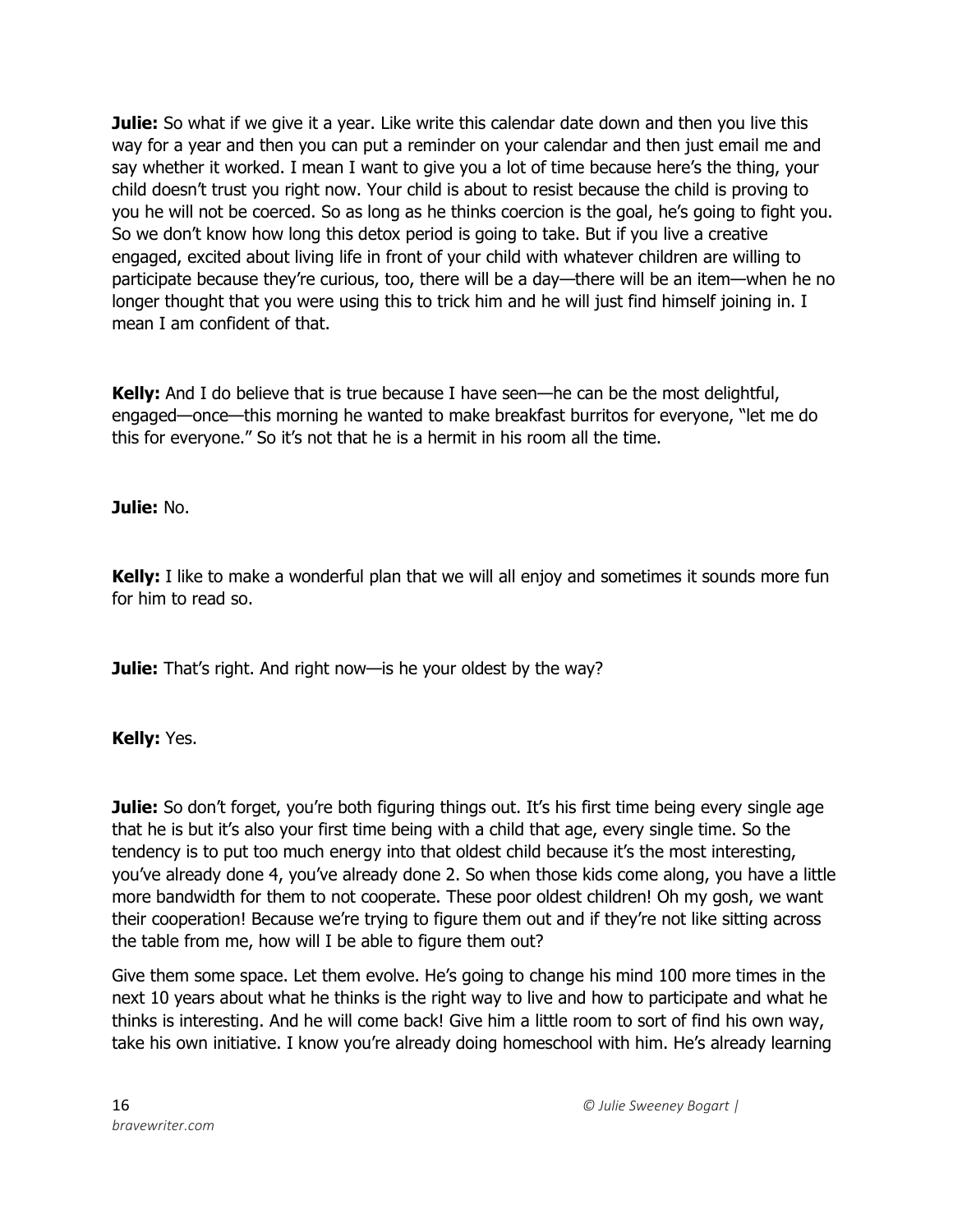how to do this calculations and handwrite and all those things so this extra stuff that you want him to do, let him have the full freedom to be the oldest child. Not as interested.

**Kelly:** So do you find that common in oldest children, that there's some lack of interest?

**Julie:** Sometimes. It's not so much a lack of interest. Your kid is interested!

**Kelly:** He is, you're right.

**Julie:** He's one of the most interested kids I've heard about. He's wanting to do big, important things. He didn't want to make a breakfast burrito for himself, he wanted to make it for the whole family. He's incredible! I'd probably put a big butcher paper sheet of paper on the wall, with a marker and just tell him "please make me a list of all of the things that are in your head that you want to do some day so I make sure I don't forget to do them." That's what I'd do with that kid.

**Kelly:** Okay. Thank you.

**Julie:** He'll have a list. He's already got a list. He's already clicking through the list and you're over here going "let's add this!" And he's like "But that's not on my list!" [laughs].

**Kelly:** That sounds great, thank you.

**Melissa:** Julie we're all in tears from that butcher paper idea, I love it.

**Julie:** Oh perfect, awesome. Perfect, perfect! Alright so now, let's go to the other Julie. Hello, Julie!

**Melissa:** Julie v. Julie

## **[All laugh]**

*bravewriter.com*

17 *© Julie Sweeney Bogart |*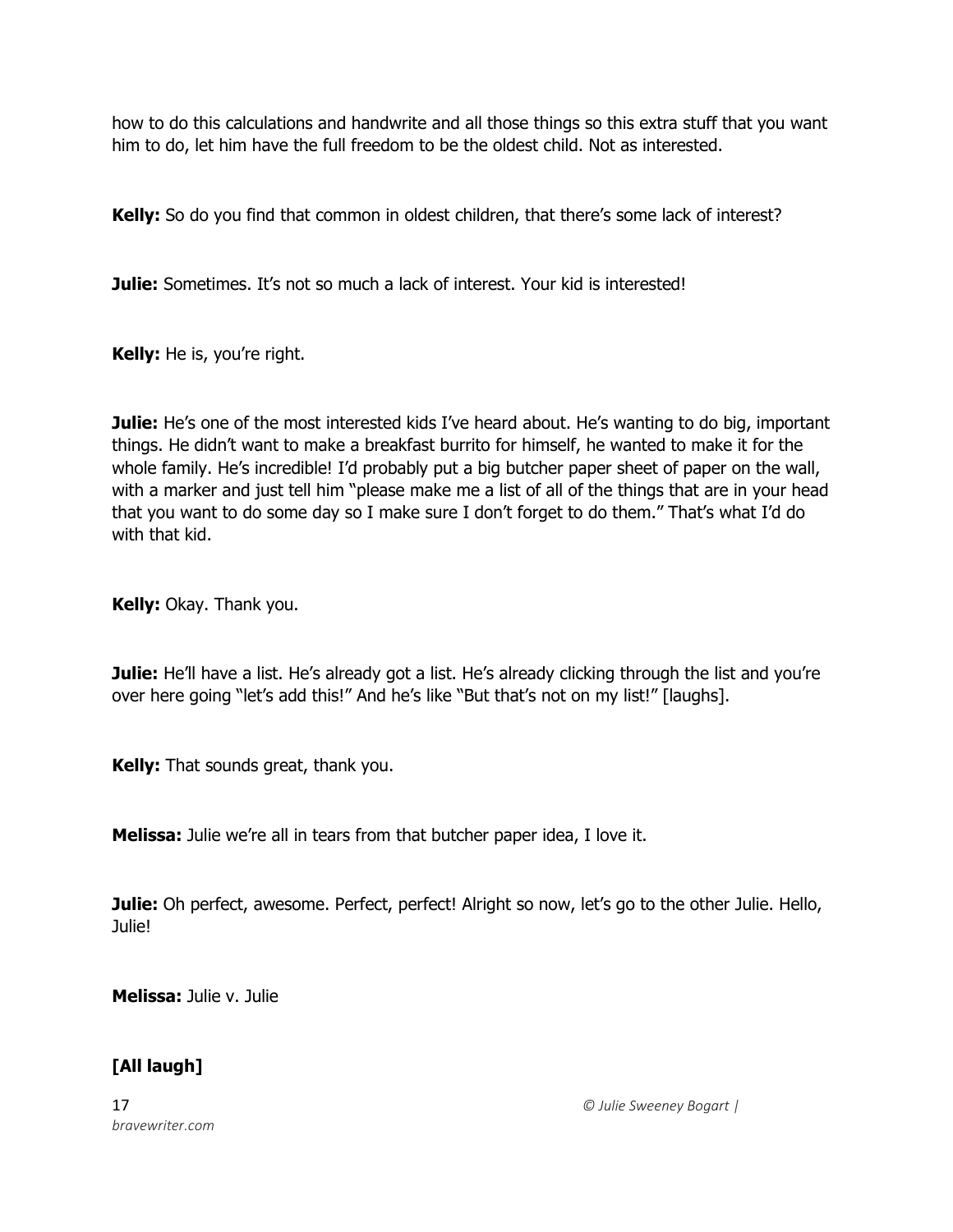#### **Julie J:** Hi!

**Julie:** And you've got four kids, three of whom are struggling with reading and writing. Can you tell me more about this?

**Julie J:** Sure. So my kids are all kind of in a clump. They're 6, 7, 8, and 9. And my oldest two, for various reasons have just really struggled with learning to read and then obviously just crosses into spelling and writing. And then I did end up sending one to public school. She has a trauma background and her brain just seems to really thrive in the structure of school.

**Julie:** Wonderful.

**Julie J:** And then my 6 year old, he spoke Mandarin for four years so he's still just learning how to speak English. He's very, very bright and so I'm not—I don't think there will be issues down the road with him but we spent all of last year with more of a dyslexic type curriculum and it helped but it was incredibly draining for me and the kids. So I think it's just hard to figure out how to balance that intensity of kids who really want to read but it's a challenge. And then I felt like it took away time from doing the things that make us all feel nurtured and full of life like our read-alouds and some of the things you talked with Gigi about. Nature study and all of that fun stuff that we love.

**Julie:** So are these adopted children?

**Julie J:** Sorry, yes. My oldest two I gave birth to. They're both premature. And then the youngest two are adopted.

**Julie:** So you are dealing with a lot of biological needs. This is not just personality issues or even sort of grade level issues. You're dealing with children who come with a variety of genetic predispositions, language backgrounds, preemies typically take longer with all kinds of things.

So the first thing I want to share with you is a phrase Stephanie Elms shares with us in the Homeschool Alliance all the time and this is the phrase: "There are no educational emergencies." There are no educational emergencies. It takes the time it takes and when you get drained, you need a break. And then you come back and you recommit again. Your children are going to be fine. Maybe they're going to need six years of elementary school or seven years of elementary school and then four years of junior high. Maybe they're going to need time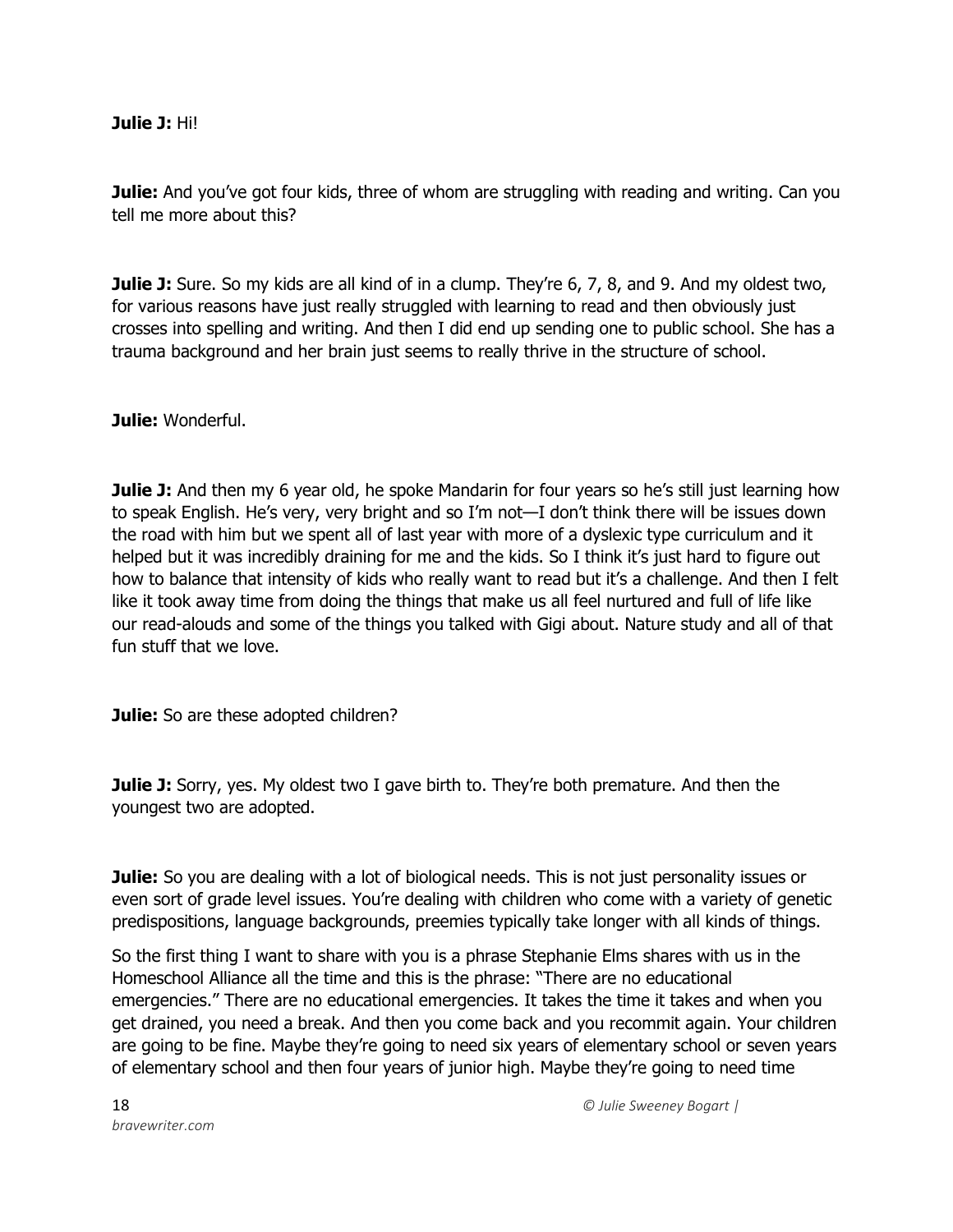between high school and college before they go to college. You get to put in the energy it takes. You take the time you need. And you take breaks when you're exhausted and overwhelmed to re-up your energy.

One of the ways to handle that over the course of a week, then, is you may plan for yourself in a five day week, a four day week of that intensity and one day where you literally leave it all out and you only do something wonderful on that day. You take a hike in beautiful Colorado Springs, you go ahead and have your poetry teatime. You watch movies all day. You binge watch one of those children's shows on PBS. You pick something that is a complete—you know, let your hair down. No academic value, just the bonds of family. The love of being together. Building the relationships between these four special children and you let yourself really indulge that day and you put in the hard work just four days a week. I think you need to pace yourself. The thing I wrote down after I read your question was "Slow down, why the rush?"

**Julie J:** Yeah no that's really good. And I think I have a master's in education and so I always thought that this—well, I didn't plan on homeschooling originally but when I started but I just thought I have this background and my kids are going to thrive and so it really threw me when it's been a hard journey.

**Julie:** Totally. Well and you took on some big challenges.

**Julie J:** Yeah I did [laughs]. And it's amazing and I'm blessed everyday by these little people but no that's good advice. It's hard for me because I've been a teacher and I'm learning and it's mostly been through you and through this homeschool group who's around me now to now to not try to do school at home.

## **Julie:** Yes.

**Julie J:** But that's sometimes hard for me to let that part go because that part's comfortable to me.

**Julie:** That's true. And the master's in education means too that you're the kind of person who aspires and is self-disciplined. You know, have a very high level of education yourself in these theories and ideas. But the practice of home education where you're at home with your children and you're being both parent and teacher is a different experience than what you were being trained for. So you can use everything you know about learning. Go back to those thoughts, those theories, those educational experts and just apply them in a more—you know, in a slower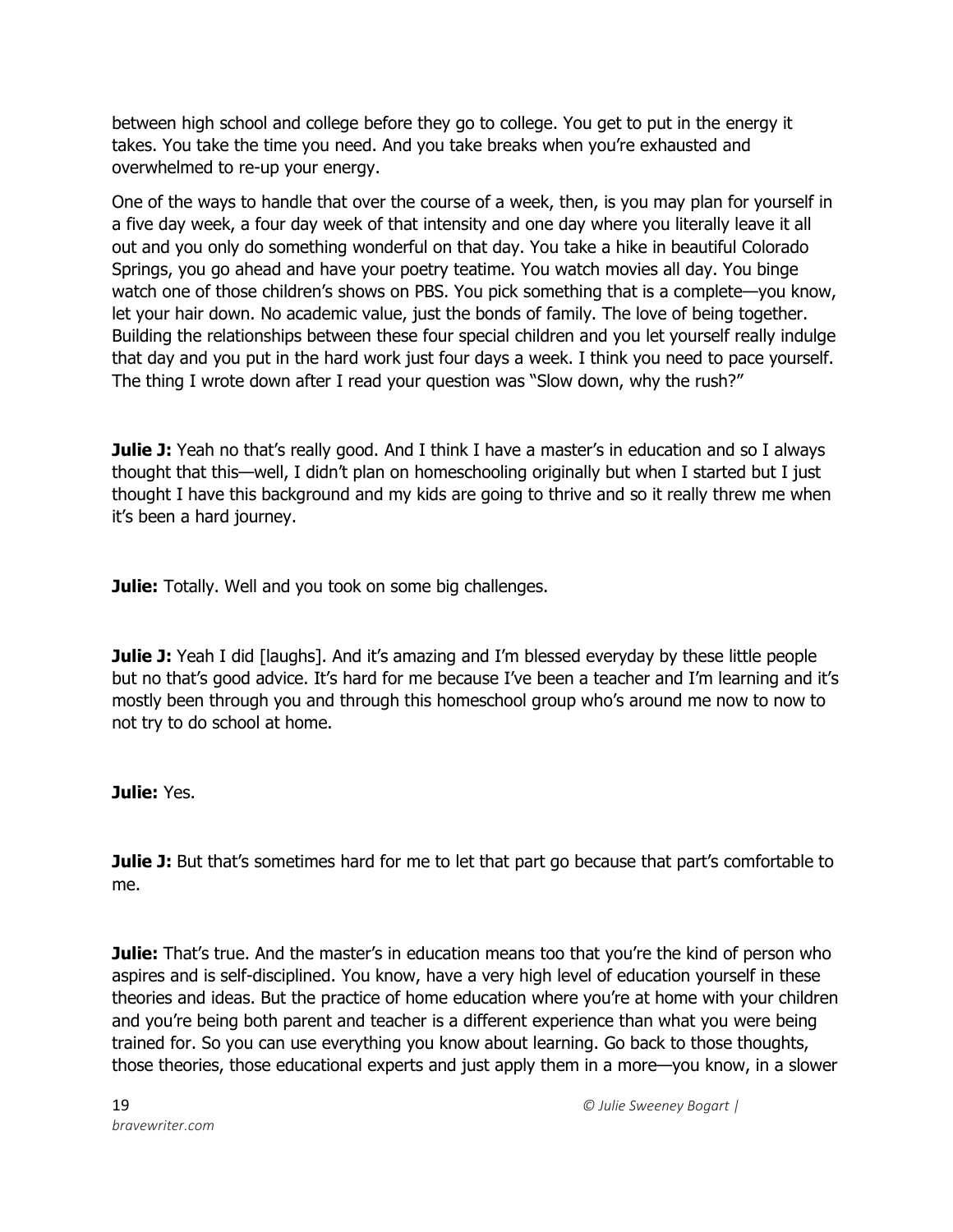pace, with less expectation of it looking like a classroom outcome. But the theories are going to help you, I mean you know about learning. You know what it takes for the lightbulb to go on. Wouldn't you say that's true? Or am I wrong about that?

**Julie J:** I've been doubting myself a lot but yes, no you're right. And I think even just with kids from trauma backgrounds, I've learned a lot about the brain and I feel like everything I'm hearing you say is right on with adding protein or taking a break—I mean I love all the things that you share and inspire us all to do. I just have to put them into practice.

**Julie:** Well and give yourself permission to learn how. All of us want to already be good at it. The theme I'm hearing in all these questions so far is "Why am I not already doing it correctly?" You know? "Why is my child not cooperating? Why am I not already understanding how to do this?" But homeschooling is never done. You never get it right. It's always in process because you're dealing with the evolving needs of people who are maturing and growing over time and you're meeting those demands in a fresh way each time you encounter them. Even if you have a system in place! The system never rescues you because somebody is sick to their stomach. Somebody's having a flashback. Somebody made a mistake. Somebody hurt someone's feelings. These derail all of your best plans.

So the best thing we can do is to keep re-engaging around the principles of learning. You know, whether it's short attention spans or a deep dive or having a day off or having these short-term goals. You know, in my book, *[The Brave Learner](https://thebravelearner.com/)*, I give you some strategies for how to manage these children but it's all in different ways because we never know which strategy is going to be right for which child at which season. So we want to try a lot of approaches.

There's no sort of one time for all time solution for homeschooling. The best that you can do for these four kids—first of all, thrilled that you have a child in school who needs that structure that you can support. Thrilled that you have a child that speaks Mandarin and is growing in English and you tell that that child is bright even without having the fluency of English yet. Those are wonderful. And then for these two biological kids who are preemies who are struggling with reading, the best thing you can do is just be their cheerleader. Give them those repeated one on ones and take breaks—meaningful breaks! You know sometimes they need a whole week off to re-up the energy. I've shared before, my youngest daughter didn't read until she almost turned 10.

**Julie J:** Yes I remember hearing you say that before and being really encouraged for that moment and then working with my child and freaking out again [laughs].

Julie: Yes, yes, totally. Well here's what's really funny. My youngest daughter is doing some typing work for us. She's a transcriptionist and a linguistics degree and so she had to read the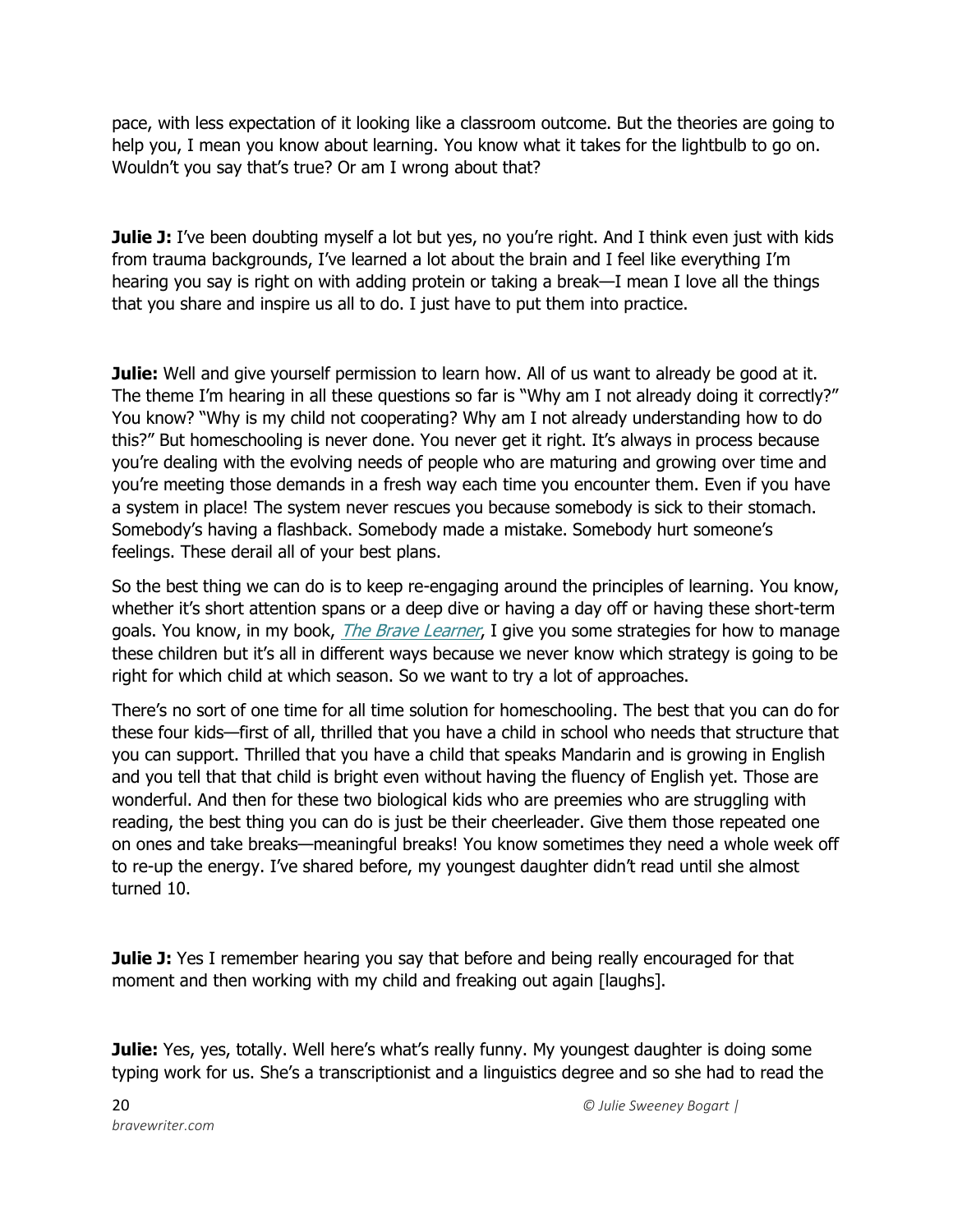story I wrote about her in *[The Writer's Jungle](https://store.bravewriter.com/collections/original-thought/products/the-writers-jungle)*. She was typing it up for me [laughs]. And I said to her, "Just let me know if I lied anywhere in here. Is my memory correct? Is this really what happened?" And she fed back to me that it was what happened. Also she's told me tell the story a lot so it's a mixture of her memory and mine. But one of the things she said that was challenging and I had forgotten this, she was around six other people who were fluent readers from the time she can remember. And so she kept thinking it should happen like magic. You know?

So when kids are around people who are reading all the time, sometimes the effort feels wrong. They're like this can't be right. Nobody else is struggling. You know? So we want to introduce our kids to why struggle is a part of this reading process. What helped in my family was they saw me reading Greek. I was learning Greek at the time. And that sort of flipped the switch for her. She saw me legitimately sounding out words, not pretend sounding out for her. But literally didn't know how to read. And that started to shift her belief system around reading.

So sometimes struggle is also this invisible belief your child has that you have no access to. They'll tell you about it later. But you can kind of fish around. Start looking. What is the belief system by child has that's currently in the way? Like I said, homeschooling is mostly detective work.

**Julie J:** And then would you say it's okay then—like I feel like even 9 we should be moving more into partnership writing but just to stay in jot it down and let them—

**Julie:** Definitely.

**Julie J:** Okay.

**Julie:** Definitely. In fact, when we're talking—the big step I'm noticing—I've had a lot of conversations lately, it keeps coming up: I think parents maybe are still taking too big a step between *Jot It Down* and *Partnership Writing*. The transition from *Jot It Down* to Partnership Writing looks a little bit like this. They trace their own words that you handwrote for them and they do it a word at a time, for a whole week, for a five word sentence. Then you might get to the point where they say a sentence, you hold it in your mind, and dictate it back to them so they're writing their own words but they don't have to remember what they were thinking about writing until they hear you say the word. Then they might write the first word of a sentence and then you write the rest of the sentence. Break the task down even smaller, so that they don't just go from you jotting it down to you saying okay you write one sentence. There are midsteps that you can introduce in between those two.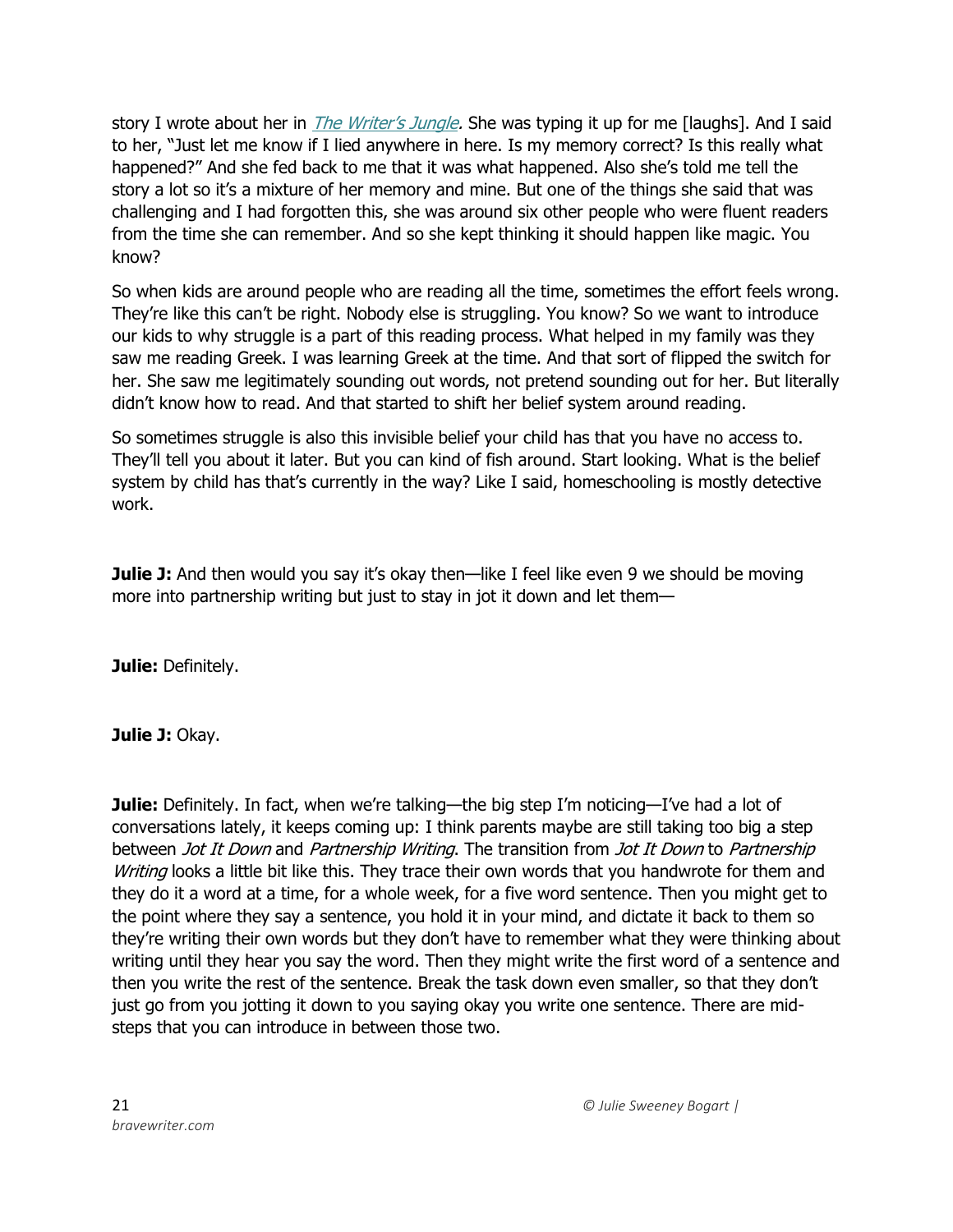**Julie J:** Okay.

**Julie:** Is that helpful?

**Julie J:** That is helpful.

**Julie:** Okay awesome. Anything else? Because we have one anonymous question that I want to get to but I want to make sure you feel good.

**Julie J:** I do, thank you so much Julie, I appreciate your advice.

**Julie:** Awesome. Now thank you ladies for this incredible session so far. So much practical help. But we got one question and the mother asked to remain anonymous and this is a question that I think is a wonderful way to wrap up this podcast because it is a question that is near and dear to the heart of homeschooling but doesn't often get addressed. "How would you recommend staying focused on growing young learners when you yourself are rebuilding emotionally from the ground up? I've been changing my paradigms of what a family and relationships can look like. This mother asks: I feel like I'm constantly playing catch up and then getting hit with the awareness of another major emotional backpack that I need to unpack and trying really hard not to get self-centered and off track in my homeschool in the meantime. It makes me feel like past-trauma rules me out as a mother who even has the capacity to homeschool, like I'm handicapped. I'm building my kids' foundations at the same time as I'm building my own."

So this experience is raw, it's also the most honest question we received this whole season. And I want to address it because this is what I call the invisible education. When you're growing up in a family, there's a family dynamic and culture, for better or worse, that shapes how you see the world. How you understand yourself. And what your expectations are of your future family life. You know, when you get married, you bring with you that whole story from your childhood. Or maybe you don't even get married, you partner up with someone. But when you do, when you decide to build a family with someone else, both of you are bringing this whole story with you and it has invisibly shaped you. You may not even be fully aware of the ways it exerts influence on you until your child acts out in a certain way and you react in anger or blame or shame because there is a part of you that is trying to control the outcome for that child so it will be a different life than your own life.

So one of the things that happens when you start to get this dawning awareness, whether it's through your own reading or yoga or therapy or some other outlet that helps you to sort of examine yourself is that now that energy that you might have used for rearing your children is being redirected and it is exhausting. I remember years ago, a writer I really loved who had a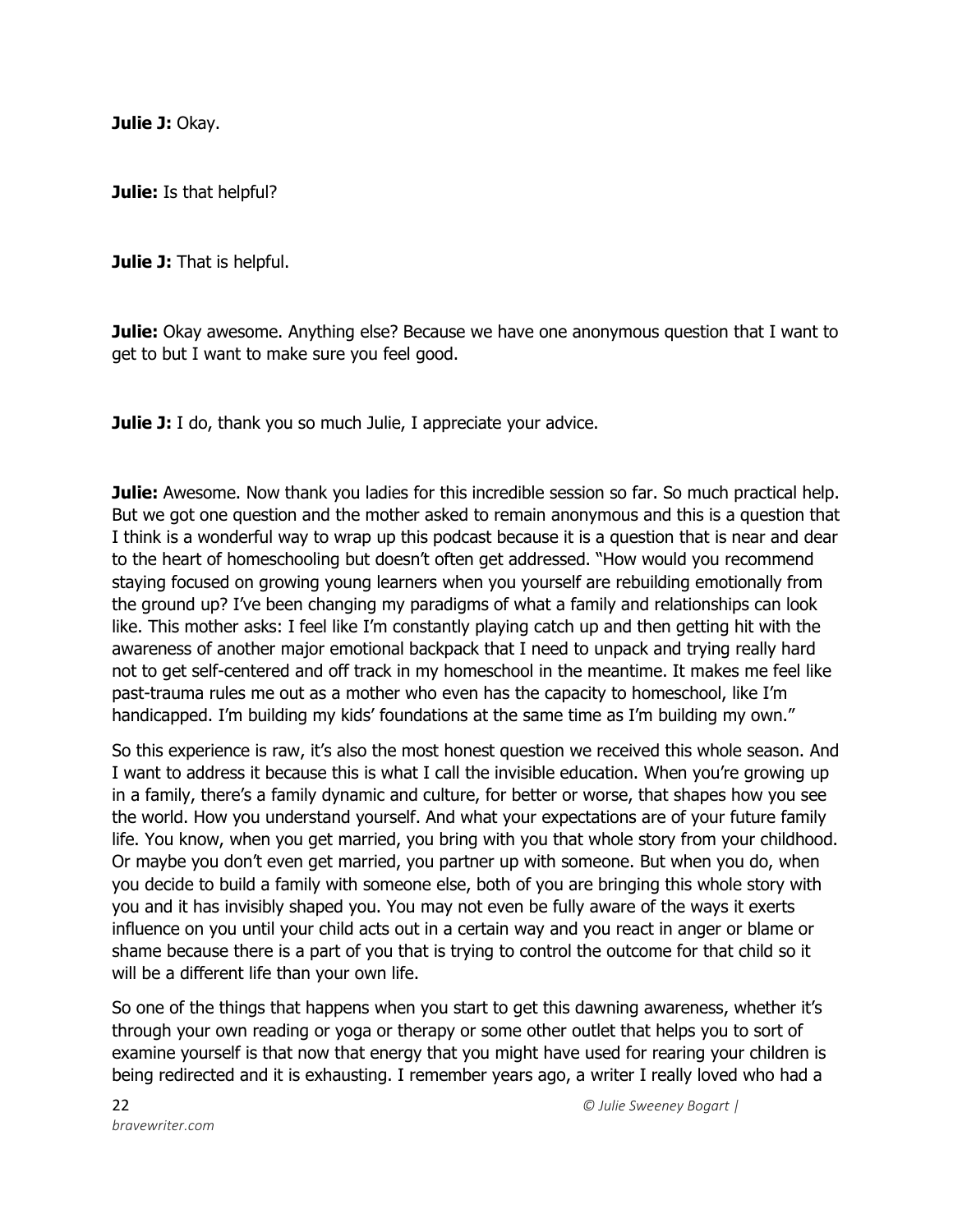radio show, he used to say that emotional injury because it's invisible we treat it as though it's not real. Whereas, if you were in a car accident and you got slammed upside down one the other and suddenly you're in the hospital with broken bones and bandages and casts and tubes in your arms, everyone would know immediately that you deserved time to recover. But because emotional injury is invisible, we just keep going as though we're not injured and yet literally, we're in that same kind of I don't know, intensive care situation. Our emotional bodies are just as vulnerable.

So there are a couple things that I want to suggest to families going through that kind of trauma. First of all, go slow to go fast. You get to take time. You do not have to recover all in one step. You can homeschool from the bed, from the injury bed. After I gave birth to my fifth child we did homeschool on my king sized bed for eight weeks. I never left the room. I finally figured it out that after the fourth child, on this fifth baby, I wasn't just going to spring back into action. I was going to fully recover. So we stayed on the bed. I hired a mother's helper to come once a little bit. My brother at the time worked from home so I had a little bit of help that way. But the point is, we did homeschool on the bed.

That's how you want to think about your emotional recovery. What does it look like for homeschool to be on the low-burner? You know? The hot-pad. Not full scale, not turned up. Not all decorated out. How do you just keep the basics going while you pay attention to your inner life?

Secondly, can you dedicate some time to that growth so that you feel like it's not just swamping you out of the clear blue sky? When I was going through my divorce, I had a lot of grief to go through and one of the suggestions my therapist made to me was to schedule that grief. As an emotional kind of person, I did not think that was even possible [laughs]. I was like you can't schedule emotion! She was like Julie, let me let you in on a secret: you can and you will. So the way that we did it was this. She told me I could grieve as many times a day as I thought I needed but I had to schedule it and it had to have a time limit. So at the beginning, I think I did it two or three times for a half hour a day. And so when the feelings hit me when it wasn't those half hours, I had to say to myself "Oh I see that coming but we're scheduled for an appointment at 2:30 in the afternoon so you can't cry right now." Which if you've ever met me, that is crazy. Like I cry at the drop of a hat. So anyway, what happened is, I would schedule this time, let's say 6:30 PM, I'm going to cry between 6:30 and 7:00 PM. And 6:30 would come and I didn't feel like crying. Here's what she told me to do: Sit there until the tears come. Sit there and remind yourself of the moments of the day when you were sad and close your eyes and wait. And invariably, the emotion that had been triggered earlier in the day would rise to greet me and I would grieve by timer. And when the timer rang, I'd wipe my eyes, I'd take a few deep breaths, and I'd go back to my family.

I am urging intentional recovery is all I'm saying. You can use a strategy that works for you. Another one that really worked well for me is when I was feeling a big well of emotion about my childhood or my upbringing, I could close my eyes, imagine a stream, and I would assign an experience or a feeling to a leaf on a branch and then I would imagine it falling off a branch and floating away on the river, on the stream. It's not that this got rid of the problems, I was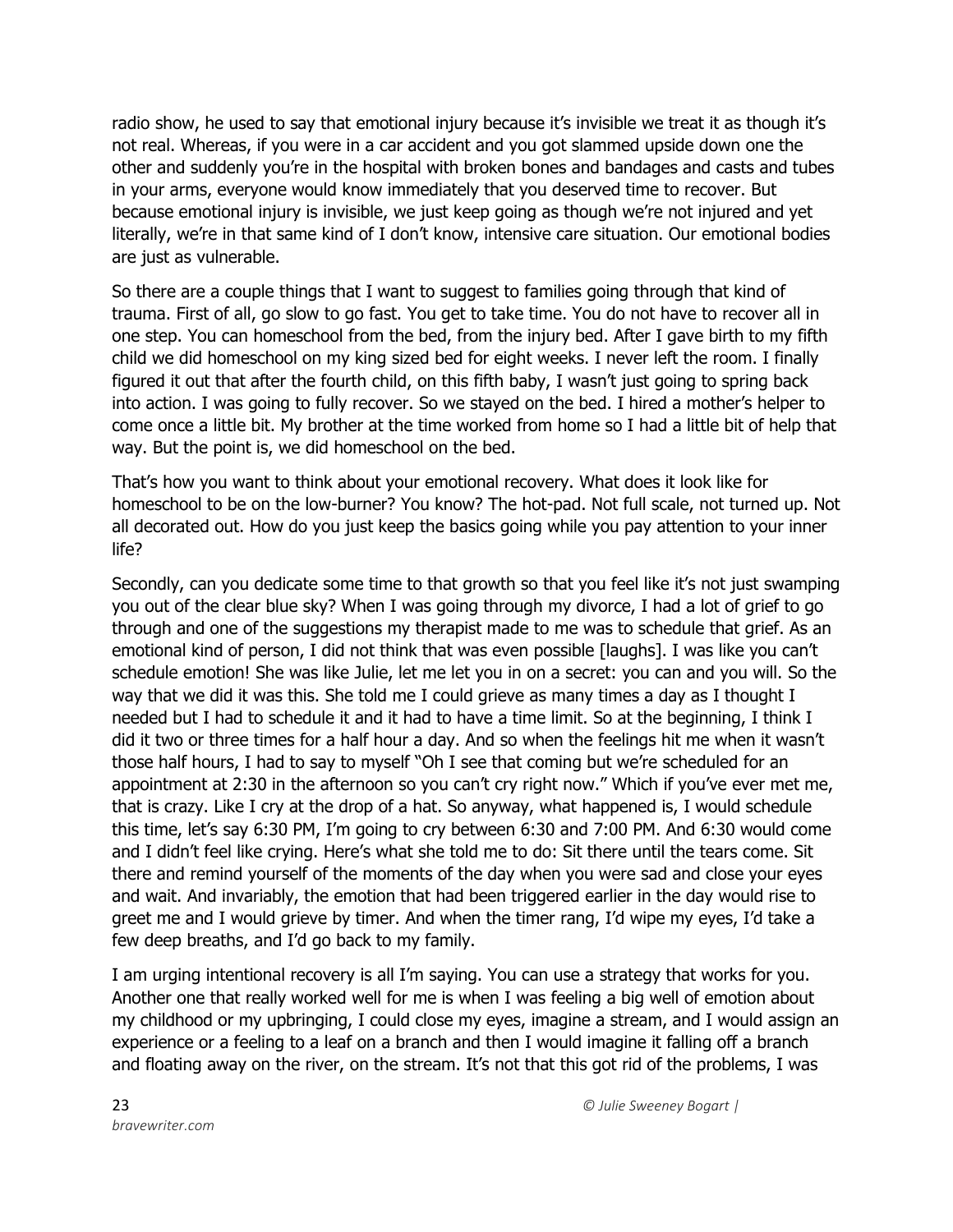reading a lot of books, I was in therapy, I was in recovery. But these were tools that I used to help me in the day to day, when I was still trying to homeschool my kids and deal with a lot of emotion.

It is possible that you will hit a season where you are so swamped that it's time to do something different. For me, that included taking advantage of tutors or part-time enrollment or even full-time enrollment in a school. One of my friends, when she hit a period of adrenal fatigue and some really big challenges in her family of five kids, she put her family in school for two years I think it was, one or two years, and then brought them back home.

We want to be honest about who we are and our capacities. And when it starts to feel like we are so overwhelmed we can't provide for our children, it's okay to take a break. And then to come back. Even the great Susan Wise Bauer took two years off of homeschooling when she was just sick of it [laughs]. So I share that with you to remember that your well-being, your development as an adult, your growth into the kind of person you want to be matters, it's valuable, will carry you for the long run. And during that season, it's okay if you need it to either take a break or to simply put homeschool on the crockpot mode. Just keep it going but don't worry so much about big magical life because you will heal and then you'll be able to give full-hearted energy, without some of those other dynamics getting in your way.

**Melissa:** So good. So good.

**Julie:** Thank you!

**Melissa:** We're wiping tears in Colorado Springs.

**Julie:** Well you know the foundation of every homeschool is a sense of emotional wholeness in the family and it's our job as parents to provide that for our kids. If we come from a background that wounded and injured us, we deserve to recover and our kids deserve for us to recover.

We do not want to bring the pain of the past into our children's present. We want to give them the gifts of presence and love, just like we deserved and maybe didn't get. And the way we get there is to become emotionally whole people. It's a journey. It won't all be over in a week. Sometimes it takes several years and I write about this in *The Brave Learner*, it's the whole last section of the book. So I invite those of you listening who want more in-depth treatment of that topic to read that book and maybe form a group like yours where you could go out for dinner and talk about some of these things with each other and really be that support system that you need to let go of those tangles from your backgrounds.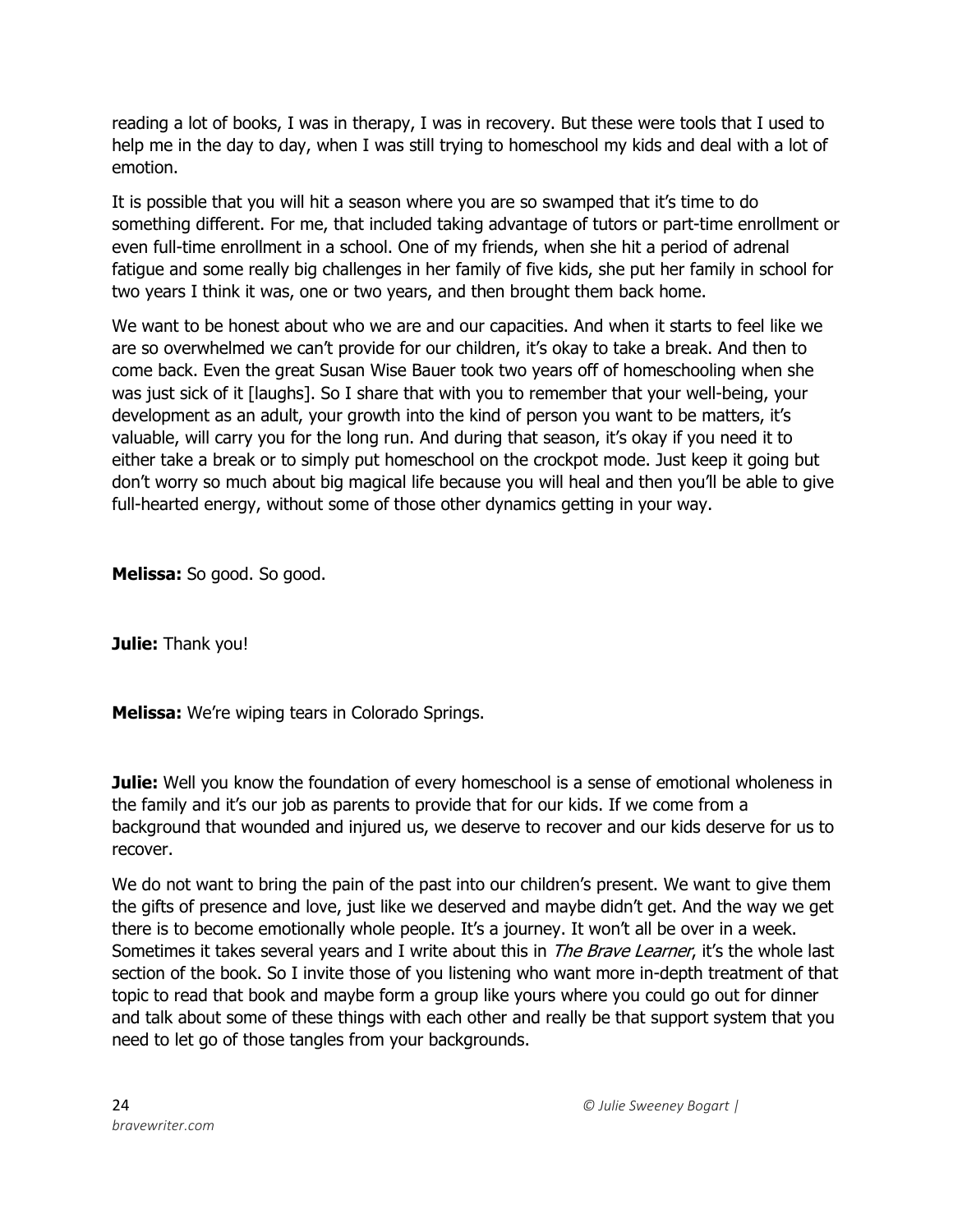**Melissa:** We love you so much. This was incredible.

**Julie:** [Theme music plays] Let's step away for a moment and talk about my new book, *The* [Brave Learner: Finding everyday magic in homeschool, learning, and life.](https://thebravelearner.com/) My book is published by Tarcher Perrigree, an imprint of Penguin Random-House. It will publish on February 5<sup>th</sup>, 2019, so if you're listening to this the week of January 28<sup>th</sup>, 2019, we're just a week away woo! So excited. It is not too late for you to pre-order the book and be eligible for the two pre-order free bonus gifts. Those gifts will come to you via email on the publication date. The first one is a PDF download called "Hard Cases: Q+A with Julie". These are questions I've gotten over the last 19-20 years, from parents who are really struggling to implement some of the properties of natural learning. So if you feel like I haven't addressed your question yet, it's very likely that it is in the PDF download. The second gift is an invitation to the very first book club meeting by webinar. It will be a live webinar but also available on replay and it will be sent to you as an invitation via email on February  $5<sup>th</sup>$ , so if you want to get in on either of those be sure to preorder the book.

If you are listening to this podcast after publication, definitely visit [thebravelearner.com](https://thebravelearner.com/) because we have a download available for people after publication that is special just for you and I'll let you go to the website after publication to discover what that is. It's exciting. So today what I want to share with you is a quote from the very last chapter called: "Reverse the curse: rekindling the magic." Now, the reason I selected this quote today is for very particular reasons: it's tempting to think that we can be perfectionists in our homeschools. That if we just follow the right ideology, the right philosophy, if we implement the practices perfectly, if we take all the advice and never make a mistake, then our homeschools will be successful. But that isn't actually the way it is. We are living in small communities of human beings. What I like to affectionately call "free radicals." We don't have a lot of control. What we have is the capacity to experiment, revise, and adapt.

So if you think about all the questions that we've discussed over the last 12 weeks, this is the philosophy I want you to take with you as you go to implement new strategies in your homeschool. The title of this subheading is: "You only have to get it mostly right." "There's no way to fix every problem in a family or homeschool. Sometimes we hit the ball out of the park. Others, the ball dribbles off the glove and rolls to the outfield, into the weeds. A good enough homeschool and family life means that you are conscious, making choices, acting with good will, open to change and growth. Your children will forgive your mistakes if they know that they can name them and be heard. If they know you're trying. If they feel your earnestness. You can forgive yourself for your failures if you make friends on the journey, find tools for growth, and have reasonable expectations. This book is designed to help with the tools and expectations. Come find me on social media and I'll introduce you to the friends."

And in fact, that is the perfect seque for what I want to share next. We want to celebrate The Brave Learner with you and so our team is hosting a fantastic [conference](https://thebravelearner.com/conference) called The Brave Learner. And it will be hosted in Cincinnati, Ohio on July 19<sup>th</sup>, 2019. That is a Friday. We are going to introduce you to the friends! We are going to enter this journey together for the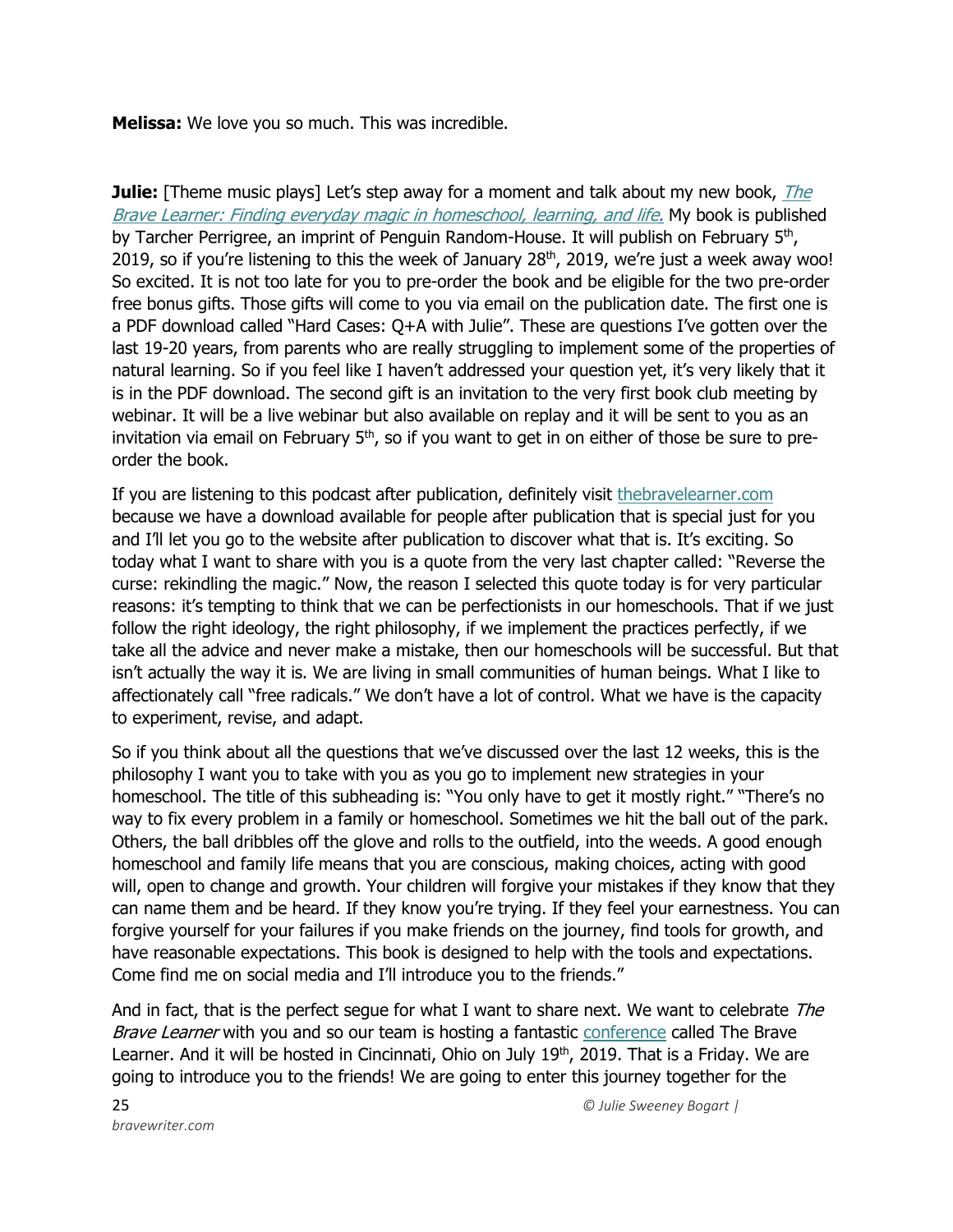coming school year, committed to the principles, ready to put them into practice. I will be sharing new material, related to what I teach in this book. We will have prizes, food, swag, activities, guests on our panel. We're meeting in an outrageously gorgeous environment, the Renaissance Marriott Hotel in downtown Cincinnati. Our team is planning to make this a time of pampering, education and connection. And I want you to be there! If you have found this podcast season valuable, I can't even begin to tell you how much you are going to love this conference. So be sure you visit thebravelearner.com/conference and sign up. Come with a friend, come alone. No matter how you come, I am dedicated to giving you the home-education boost that you need so that your life will start to participate in the transformation that you long for. Trust me when I say it will be a life-changing experience. And just know this, we don't have to throw conferences. We're doing this because we know how meaningful they are for all of you. This is the kind of conference I wish I could've gone to back when I was homeschooling. So I hope you'll join us. We still have seats available. The early bird discount will expire so make sure you sign up soon so that you get the best deal and can book a hotel room while we've still got our special price available. Alright, with all that said, buy the book, sign up for the conference. Let's return now to the podcast where I am going to share with you how it worked out for our six moms in Colorado Springs, Colorado [theme music plays].

**Julie:** The first person we talked to was Mandy so I would like to review what happened for Mandy. If you recall, she was the one whose son was really struggling putting pen to paper. When we asked her what her number one takeaway from the conversation was: She said that it was to relax and make writing a short and enjoyable experience. Over the past month, she bought florescent gel pens and black paper to do copywork and pulled out the dry erase markers to write spelling words on the window.

She also told the kids "I have to make writing fun because Julie told me to!" [Laughs] her 9 and 11 year old benefited greatly and even the 7 year old. She's learning that any time you add fun to the subject, you add connection. And connection is the very path to education. Her final comment about whether or not the issue improved was that she has relaxed in her expectations of her son and knows he can feel that from her. He has not complained about writing or handwriting for the past several months. And she has seen his focus and concentration increase.

Perhaps my favorite funny comment she made at the end was that her feedback is this: please send more of Julie's wisdom into the world [laughs] so that's very, very sweet. Our next guests Gigi destressed. That's what happened for her after our conversation. Here's what she wrote back to me:

"My biggest takeaway was that as long as we are progressing, we're good! I took the stress out of having to be a certain place in our curriculums by a certain time. I even explained this to my child when she was feeling bad about being quote unquote behind in math. I told her 'As long as we are progressing, we're all good, girl!' And I think the fact that I have less stress makes her less stressed. I didn't realized that my stress about it was really affecting her, too."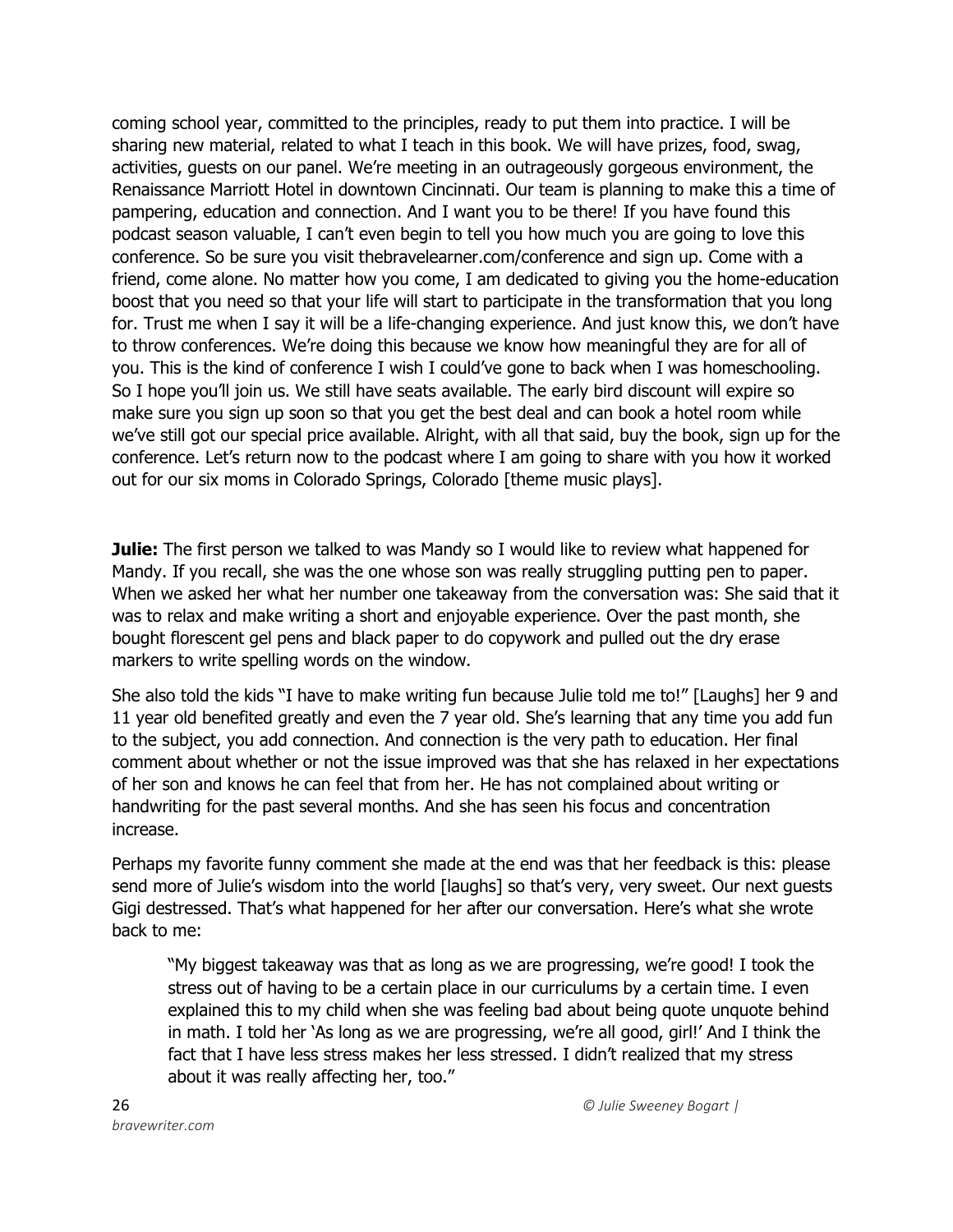**Julie:** Good for you Gigi! That's what we wanted to hear. Melissa, the mother of a newborn, had quite a bit to say in reaction after she slowed down. Here's her number one takeaway from our conversation:

"Talking to Julie was like taking a deep breath of fresh air. I didn't realize how much I needed to hear her wise words. My number one takeaway was the age plus one method of getting short but sweet times of focused learning with my 8 year old. Several nine minute chunks of time each day is so doable. I loved what Julie said about how all the learning from 5 to 11 or 12 can be done in one year before Junior High. I feel I like regularly struggle with feelings like I'm not teaching her enough but now I know I am and whatever we're missing with babies in the home, we'll get caught up with when she's a bit older."

**Julie:** I also really like that Melissa said this:

"Go slow to go fast is a big one. I really love the reminder of looking at my daughter's education in the big scheme of things. Just having seemingly constant conversations throughout the day counts. I remember in a podcast hearing Julie say something to the effect of 'We don't owe the school system something it recognizes as education.' I often have that in mind as we're doing our days. Caring for babies in education, planning for an upcoming vacation is education, playing board games is education, cleaning our home is education. Sigh. I love it. So. Such."

**Julie:** Wow. I feel like she found words I didn't even remember saying so that is phenomenal. Our next guest was Kelly. She posed the question "What do I do with a kid who wants to control every move of his education?" Here's what we she had to say:

"Julie, you gave me permission to not try to control my kid's every move in regard to their education. I now much more often let my son whether to participate in every single thing we do in our homeschool days. If his sister and I are reading a picture book and he wants to be reading a book upstairs in his room that he is in the middle of, I let him. He most often chooses to be with us, though. I have also implemented your idea of just starting to do cool things and letting my kids gravitate to me or not. Letting go of control in these areas has been very freeing."

## **Julie:** She goes on:

"We have been game-schooling and party-schooling much more this semester so far than ever before. We are seeing so much fruit in not only math and other skills through playing games, but my husband's suggestion that we play a game before bed each night as an incentive to get ready for bed more smoothly and efficiently. It has been a wonderful thing for our family. Our days are ending on a happy note, rather than a grind of trying to coerce the kids into the bedtime routine of teeth brushing."

**Julie:** Side note from me, how genius a move is that?! I hope all of you will try it. Okay back to Kelly: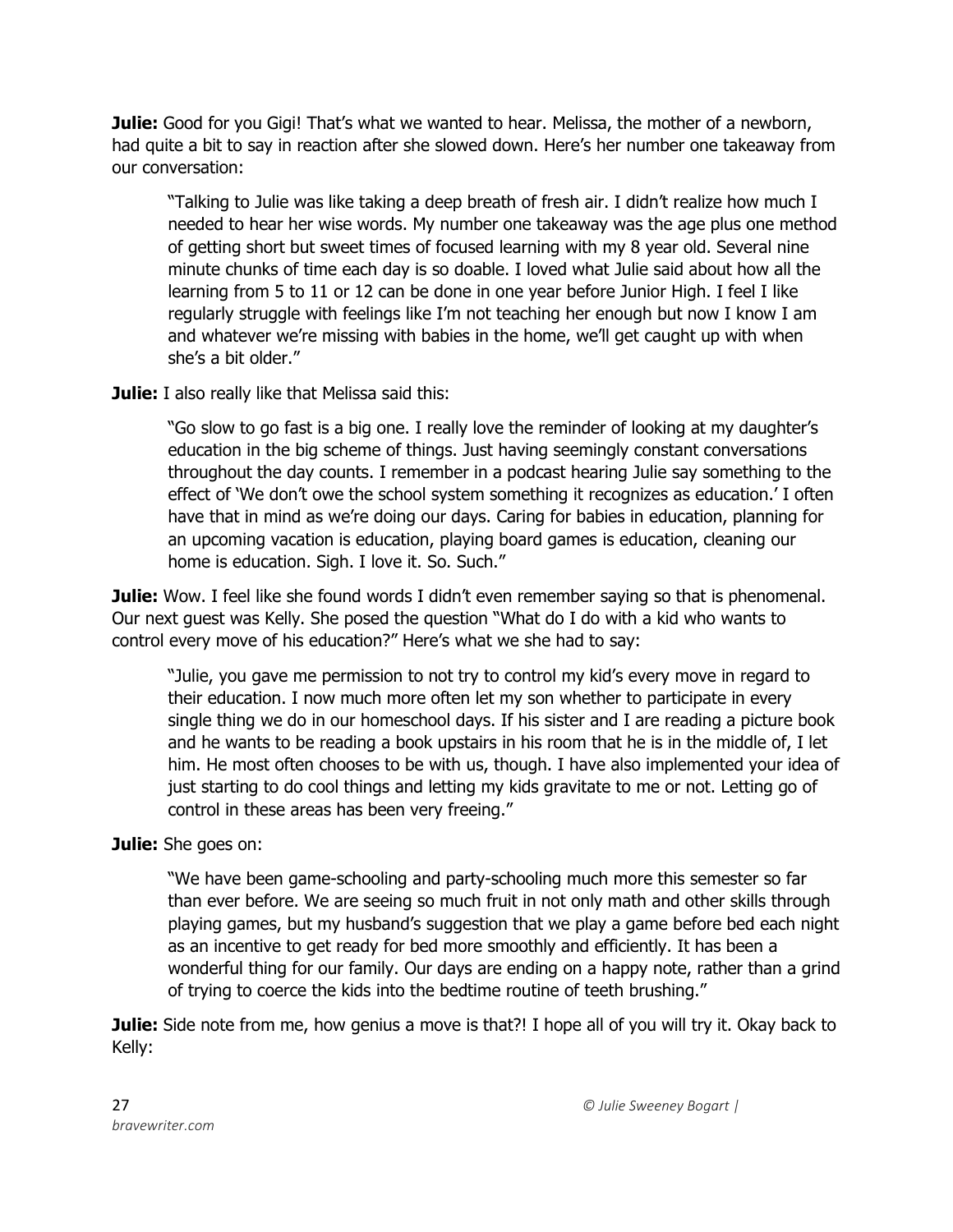"My son and I also used some one-on-one time recently to do a little mini-book club trading my side of the mountain back and forth to read silently and to share thoughts about the book. I feel like we are doing many more things this school year so far to keep the checklist mentality at bay and the relationship alive and well."

**Julie:** You know what's crazy? As I'm reading this and sharing it with you, I am just so aware that we get all the checklists thrown in when we establish connection. I just want to remind you of that. Go for connection and the checklist gets thrown into the bargain. Next up is my namesake, Julie. She's the one who struggled with her child and some learning disabilities related to reading. Here's what she had to say:

"My number one takeaway from my conversation with you is to remember that there are no educational emergencies and that things take the time that they take. For my kids and their unique needs, it will look different from other families and that is okay. I've stopped pushing them and forcing them to move on to the next reading lesson before they grasp the current concept. If it takes us three days to complete one lesson, that's okay. Progress is being made just at a slower pace. I started a journal and recorded what each child has learned the previous month and made a few achievable goals for the current month. It's amazing how writing it down and seeing what we have done encouraged my spirit."

**Julie:** Isn't that true? This is Julie Bogart again popping in to say make notes! Annotate your life and you will start to feel so much more accomplished. Here's what else Julie had to say:

"Your advice helped my mindset with schooling my children. I get to be their cheerleader. I've made a deliberate attempt to make eye contact and engage during our one-on-ones. I've strived to find laughter and connection during our reading lessons even if that means things take longer. I've also tried to bridge the gap between Jot It Down! and Partnership Writing. With my 8 year old especially, we are taking turns writing her words. She writes a sentence, I write a sentence. For her homework for coop, she is telling me the words and I am writing them down and then she uses it as copywork. Her attitude has been great! We also have done spelling words in a salt tray or with fun pens. Anything to sweeten the deal."

**Julie:** Her final comment, I think is worth sharing.

"I feel like our issues are the same but my mindset has shifted enough to feel definite improvement. Attitudes of my children are better as my focus is on building bonds and going slowly. Again, that it takes the time that it takes and isn't an emergency mindset, rather than trying to force progress to catch up to other peers."

**Julie:** So when we think about this notion of growth and progress, we stop becoming so worried about pace. Are you noticing that? That's a consistent theme here. And finally, I want to honor our anonymous guest. It takes a lot of guts to share about personal pain and I appreciate that that guest was willing to come on air with her real voice and tell us her story. Here's what she had to say in the follow-up: